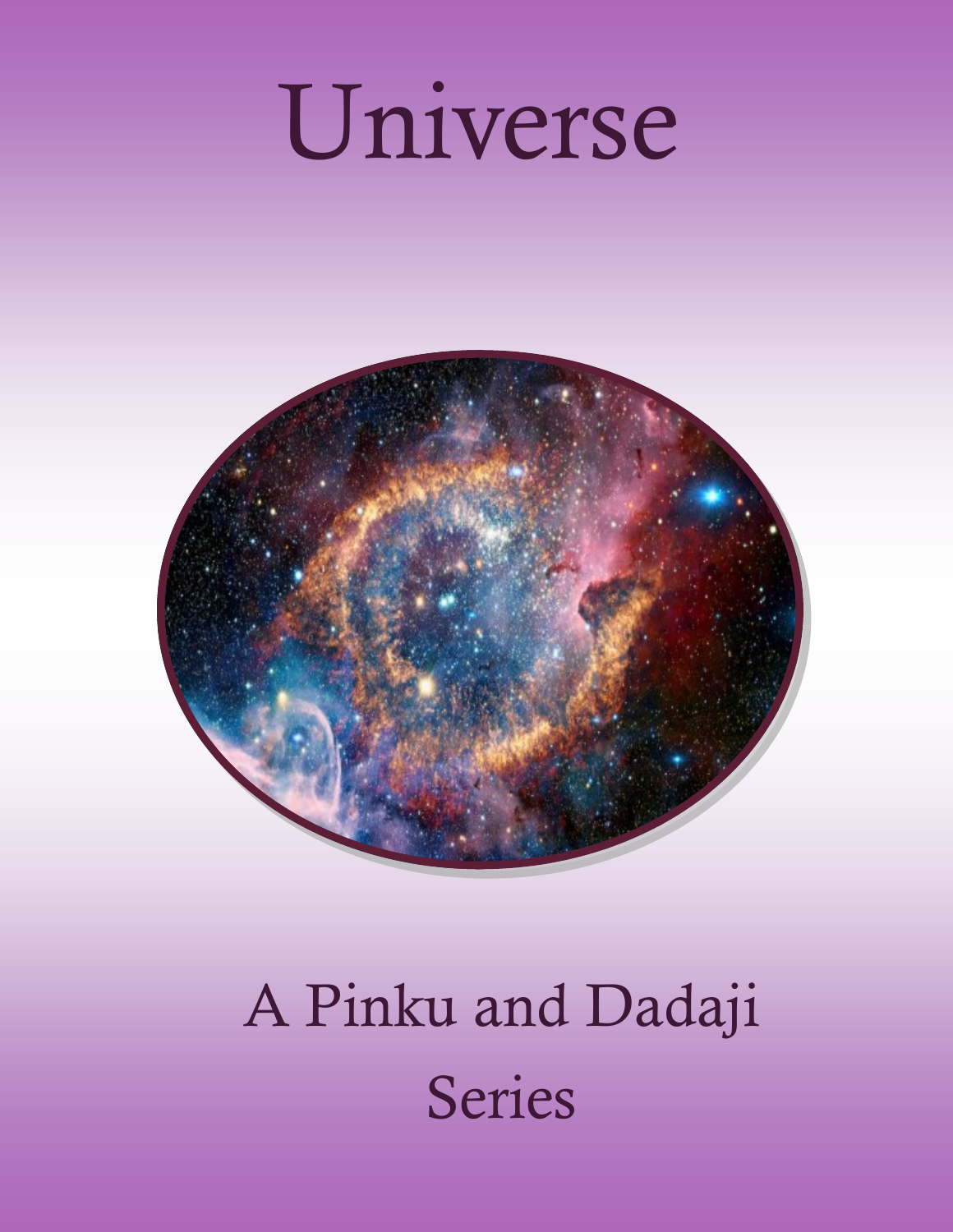#### *Planets do not Twinkle*

Dadaji: Hi Pinku

Pinku: Hello Dadaji

Dadaji: So what's up Pinku?

Pinku: Nothing Dadaji. I was observing stars and wondering how beautiful the sky is. If I had a space machine, I would travel through the space and would enjoy. I wonder Dadaji among other stars I see this star which is not twinkling. Can you tell me Dadaji why is this star not twinkling?

Dadaji: Oh! That's a planet. As planets derive light from the stars they do not twinkle.

Pinku: Then what planet is that Dadaji?

Dadaji: I am not sure my son but may be Venus.

Pinku: Dadaji… Venus circles around Sun. So you mean to say Sun is also a star Dadaji?

Dadaji: Yes Pinku sun is also a star.

Pinku: What is Planet Dadaji?

Dadaji: Pinku a planet is a celestial body moving in an elliptical orbit round a star.

Pinku: What do you mean by celestial body

## Nicolaus Copernicus placed the Sun rather than Earth at center of the Solar system

#### Dadaji?

Dadaji: Celestial body is any natural body outside of the Earth's atmosphere. Easy examples are the moon, sun, and the other planets of our solar system.

Pinku: What is Solar System Dadaji?

Dadaji: The Solar System is made up of all the planets, moons, comets, asteroids, and dust & gas that orbit a star. In our Solar System the star is the sun and those objects revolving around sun in total become part our solar system. Nicolaus Copernicus made a very important discovery that the earth and all of the planets revolve around the sun. Copernicus proposed that the Sun, not the Earth, was the centre of the Solar System. Such a model is called a heliocentric system.

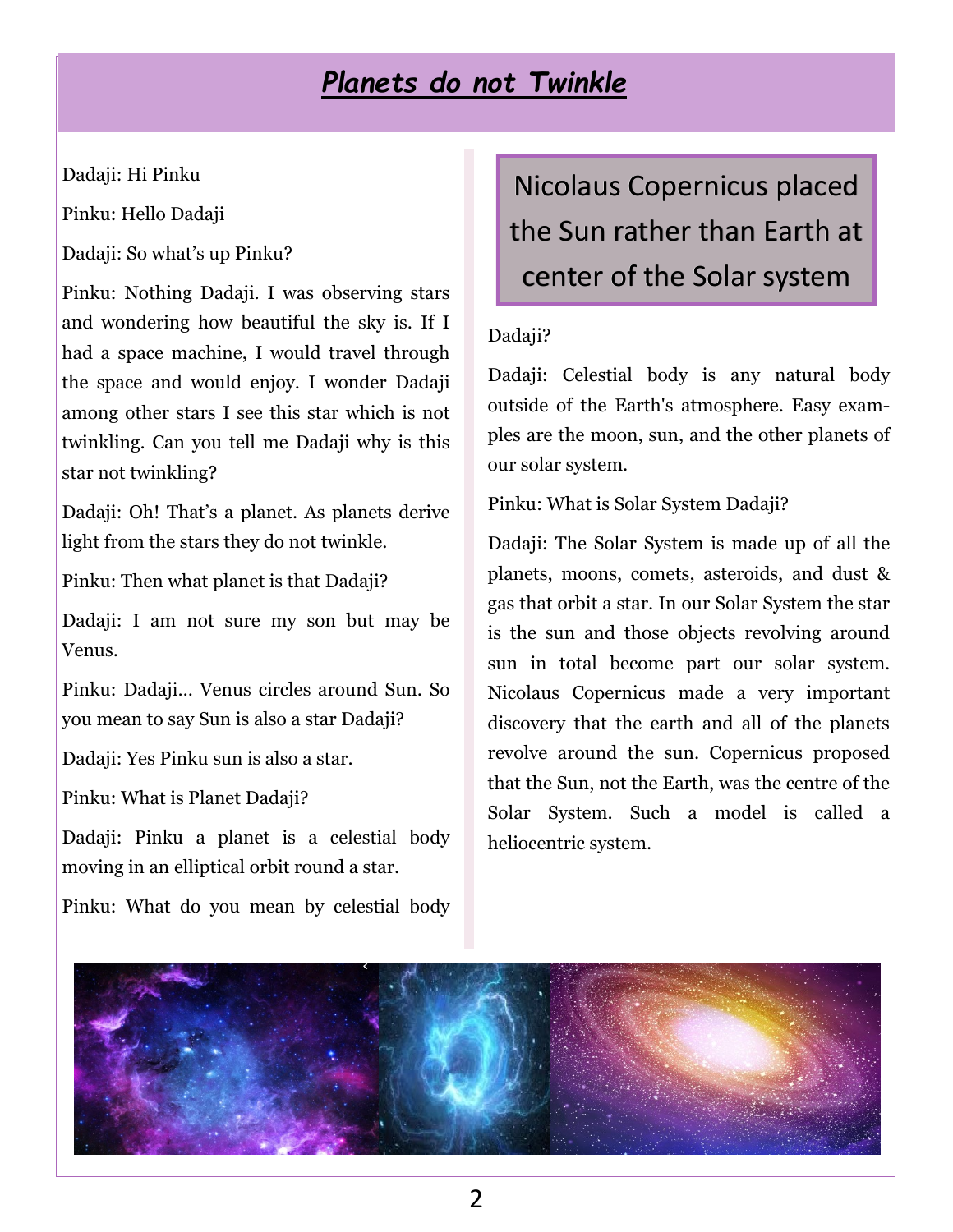#### *Moon is a natural satellite*

Before Copernicus discovery astronomers believed that the Earth was the centre of the universe and the sun and planets revolved around it called the Ptolemaic system/ Geocentric model. The solar system is around 4.6 billion years old. Scientists estimate that it will probably last another 5000 million years.

Pinku: Can there be planets outside the solar system?

Dadaji: Yes … they are called exo-planet or extra-solar planet; a planet which orbits a star outside the solar system. Some of the exoplanets are rocky, some are gaseous

Pinku: Than what do you mean by Elliptical orbit Dadaji?

Dadaji: Elliptical orbits are the paths taken by objects as they fly around a massive object, such as the sun or Earth. Such orbits are not "round" as is commonly supposed; instead, they orbit the massive body in the shape of an ellipse. Ellipses are like circles that have been elongated slightly, and they are also referred to as ovals.

Pinku: What might happen Dadaji if an orbit

## Moon is called a natural Satellite because it orbits Earth

#### fails?

Dadaji: Pinku…An orbit is the perfect balance between a satellite's forward momentum and the pull of gravity on it. If either of these is changed, the orbit will fail, and the object will either crash down onto the object it is orbiting or spin off into space.

Pinku: Then what is moon called Dadaji?

Dadaji: Moon is our… I mean earth's natural satellite.

Pinku: Satellite hmm… what is a satellite Dadaji?

Dadaji: A natural satellite is any celestial body in space that orbits around a larger body. Moons are called natural satellites because they [orbit](http://sciencelearn.org.nz/About-this-site/Glossary/orbit) planets. Satellites that are made by people and launched into orbit using rockets are called artificial satellites. There are thousands of artificial satellites orbiting the Earth.

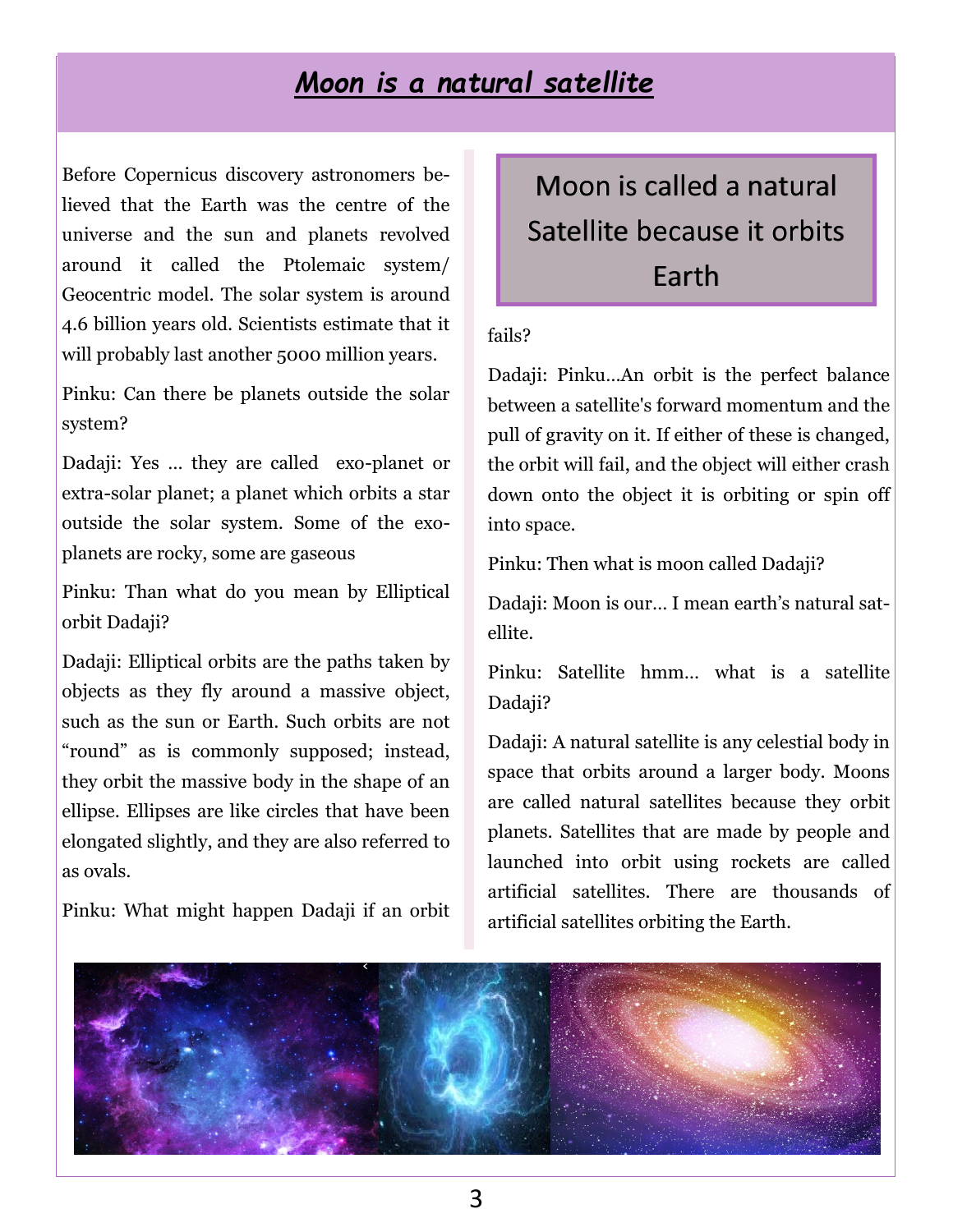#### *Europa is an icy moon of Jupiter*

Pinku: Yes I know Dadaji. Aryabhatta was India's first Satellite.

Dadaji: Correct Pinku… the satellite was named so in remembrance of India's one of the greatest Astronomer Aryabhatta.

Pinku: What were the other Satellites launched by India Dadaji?

Dadaji: Oh! There are so many. Bhaskara I, Insat series such as 1a, 1b, 1c so on.

Do you know pinku any large object that orbits around a [planet](http://sciencelearn.org.nz/About-this-site/Glossary/planet) is called a moon (small 'm'). The Earth has one moon called the Moon (capital 'M'). The Moon takes 27.3 days to orbit the Earth once, moving at an orbital speed of 1 km/s.

Pinku: Are there moons around other planets as well Dadaji?

Dadaji: Yes Pinku…Galileo was the first person to discover that other planets can have moons. He saw that Jupiter had four moons with his newly invented telescope in 1610 AD. At first, he thought they were stars, but he noticed that, each night, the four points of light appeared to change positions slightly. He realised they

## Aryabhata was the first of the major mathematicianastronomers in India

were actually moons orbiting around Jupiter. We now know that Jupiter has at least 64 moons. All except two of the planets (Venus and Mercury) in our [Solar System](http://sciencelearn.org.nz/About-this-site/Glossary/Solar-System) have natural satellites called moons. Europa is an icy moon of Jupiter which is slightly smaller than Earth's moon. It is unique in the solar system, being thought to have a global ocean of water. If the ocean is proven to exist, Europa could be a promising place to look for life beyond Earth.

Pinku: Oh! But there are other objects which also orbits around sun and planets… correct Dadaji?

Dadaji: Absolutely…They are other natural satellites such as Asteroids and comets. Our Solar System has eight official planets as well as millions of minor asteroids, comets and other objects orbiting around the Sun and planets. All of these can be thought of as natural satellites.

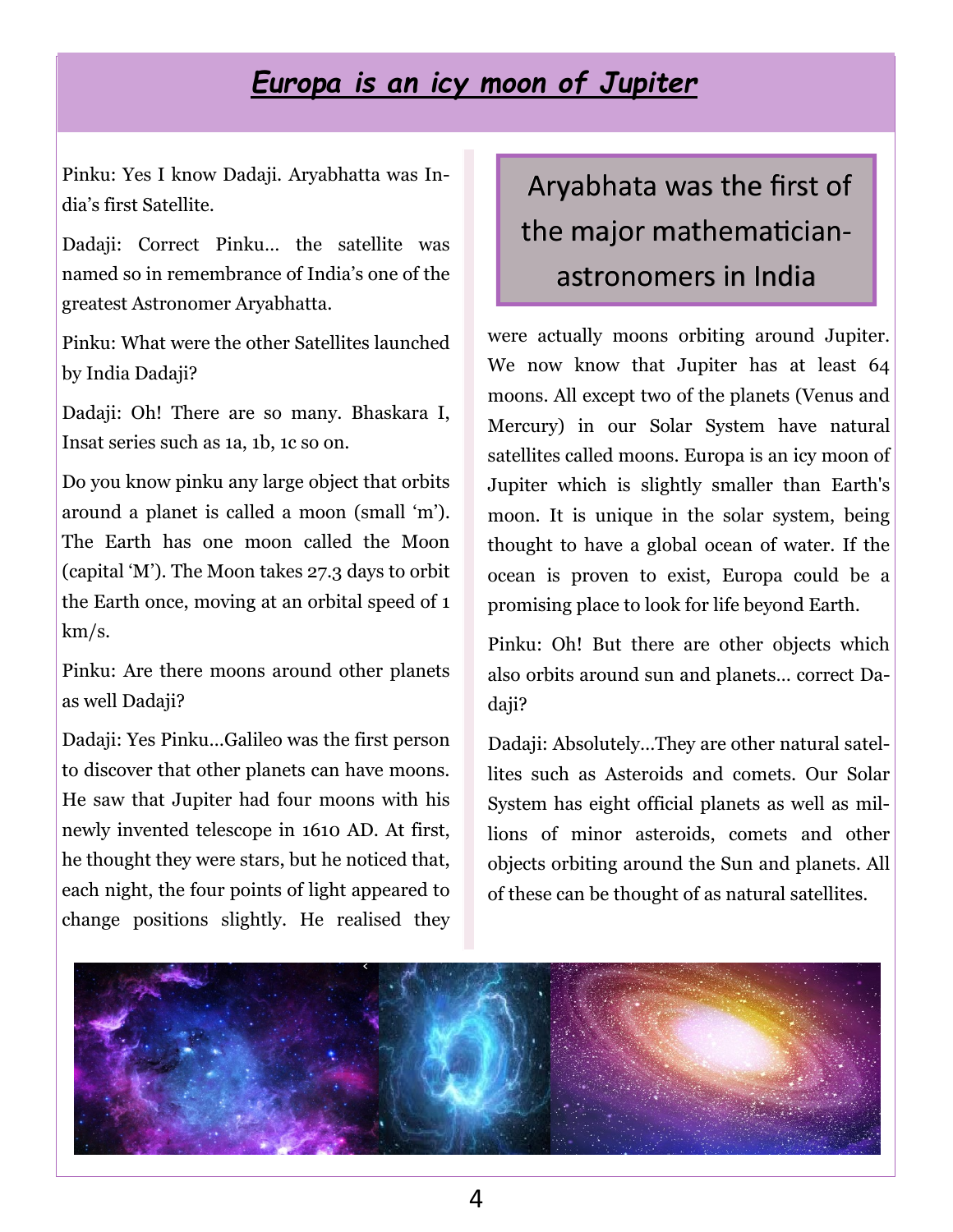## *Asteroids are made up of rocks*

All of these natural satellites are held in orbit by the attraction of [gravity](http://sciencelearn.org.nz/About-this-site/Glossary/gravity) between the satellite and the object it is orbiting.

Pinku: I heard of asteroids Dadaji but not sure what exactly is an asteroid… Can you tell me what an asteroid is Dadaji?

Dadaii: Pinku...An asteroid is a large, irregularly shaped object in space that orbits our Sun. You can imagine giant rocks orbiting around sun. If one of these giant rocks ends up on a collision course with Earth, we are in for big trouble. Asteroids are made up of rock or even metal. This makes them dangerous because they can cause a lot of damage if they collide with a planet.

Pinku: Oh my God.

Dadaji: Do you see those big holes in moon?

Pinku: Yes Dadaji

Dadaji: They are called Craters. The craters on the Moon were formed by collision of asteroids in the moon. Do you know…? Some even think it was an asteroid that wiped out the dinosaurs.

## A crater is a bowl-shaped depression produced by the impact of a meteorite

Dadaji: Yes Pinku. You heard what I said… We even have geological evidence that an asteroid may have hit Earth about 65 million years ago. This impact made a huge explosion and a crater. Debris from the explosion was thrown into the atmosphere, severely altering the climate, and leading to the extinction of roughly 3/4 of species that existed at that time, including the dinosaurs.

Pinku: Oh pity…

Dadaji: Do you know Pinku there are around a million asteroids located between Mars and Jupiter in an area called the "asteroid belt."

Pinku: Do you know Dadaji how they must have formed?

Dadaji: I can barely remember one theory that astronomers have. Some billion years ago, when our solar system was being formed, a planet tried to form between Mars and Jupiter.



#### Pinku: What?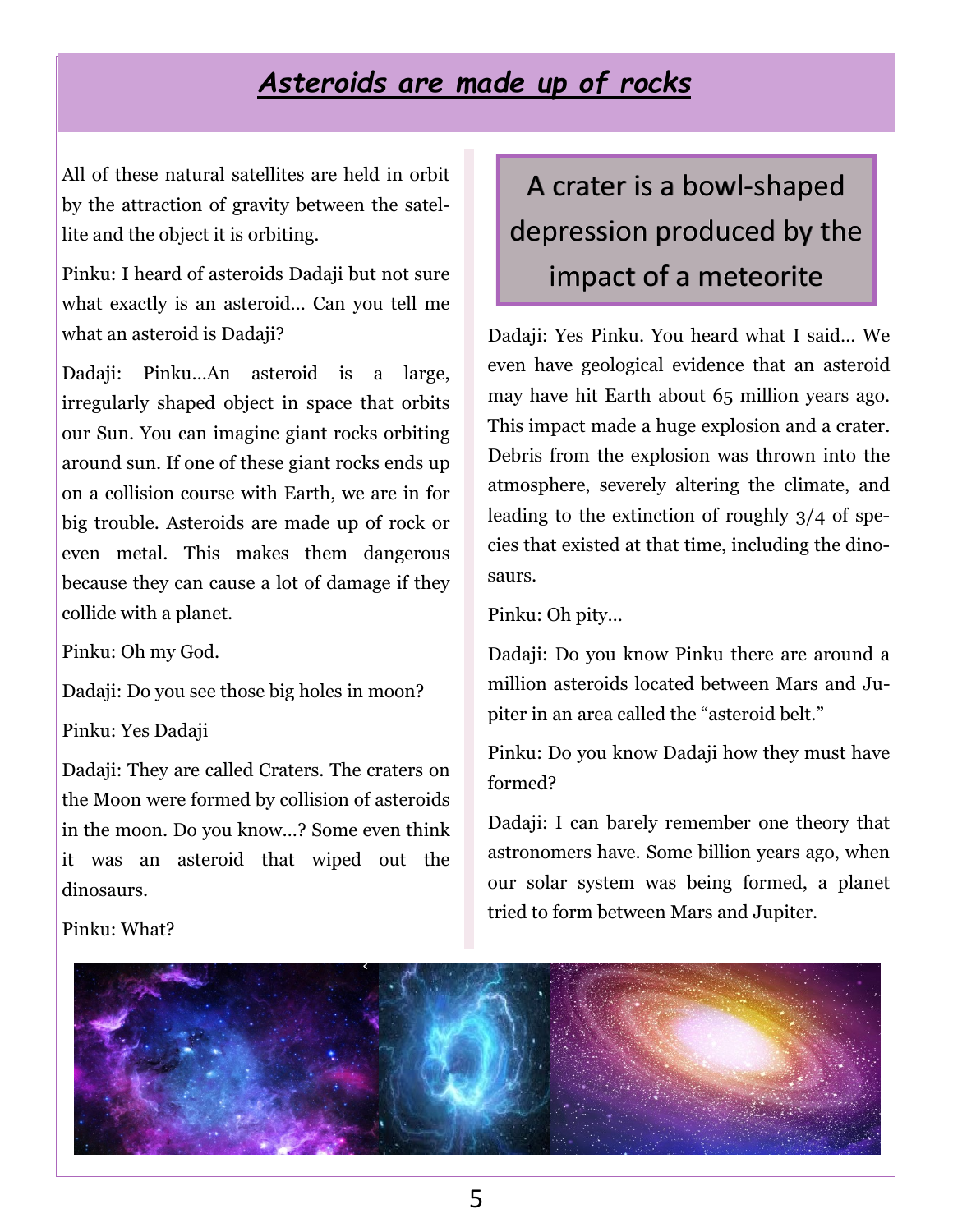## *Life on earth are due to Comets collision*

However, Jupiter's gravitational forces were too strong, so these objects could not form a planet hence they remained as asteroid belt.

Pinku: While we were talking about satellites, you said something called Comet. What is a comet Dadaji?

Dadaji: Pinku, a comet is an icy body that releases gas or dust. They are often compared to dirty snowballs. Comets contain dust, ice, carbon dioxide, ammonia, methane and more. Astronomers think comets are leftovers from the gas, dust, ice and rocks that initially formed the solar system about some billion years ago. Some researchers think comets might have originally brought some of the water and organic molecules to Earth that now make up life here.

#### Pinku: Ah is it?

Dadaji: Yes Pinku… Several scientists world over believe that life on earth originated from comets shelling our planet. Scientist's experiments show that early comet impacts could have caused amino acids to change into peptides, becoming the first building blocks of life. Not only would this help explain the

## Oort Cloud is a thick bubble of icy debris that surrounds our solar system

genesis of life on Earth, but it could also have implications for life on other worlds too.

Pinku: Life on Other planets? Wow! Dadaji so do you mean to say there might be other worlds where they may be life.

Dadaji: Could be… however, we do not have any evidence as on date. We only have imagined existence of aliens in the movies.

Pinku: Hmm… somewhere someone in some other part of world is trying to contact us.

Dadaji: Do not float now into dreams Pinku. May be what you said is correct but nobody knows what the truth is… so do not think too much on these things.

Do you know Pinku… Comets orbit the sun, but most are believed to inhabit in an area known as the ["Oort Cloud",](http://www.space.com/16401-oort-cloud-the-outer-solar-system-s-icy-shell.htmlhttp:/www.space.com/53-comets-formation-discovery-and-exploration.html) far beyond the orbit of Pluto.

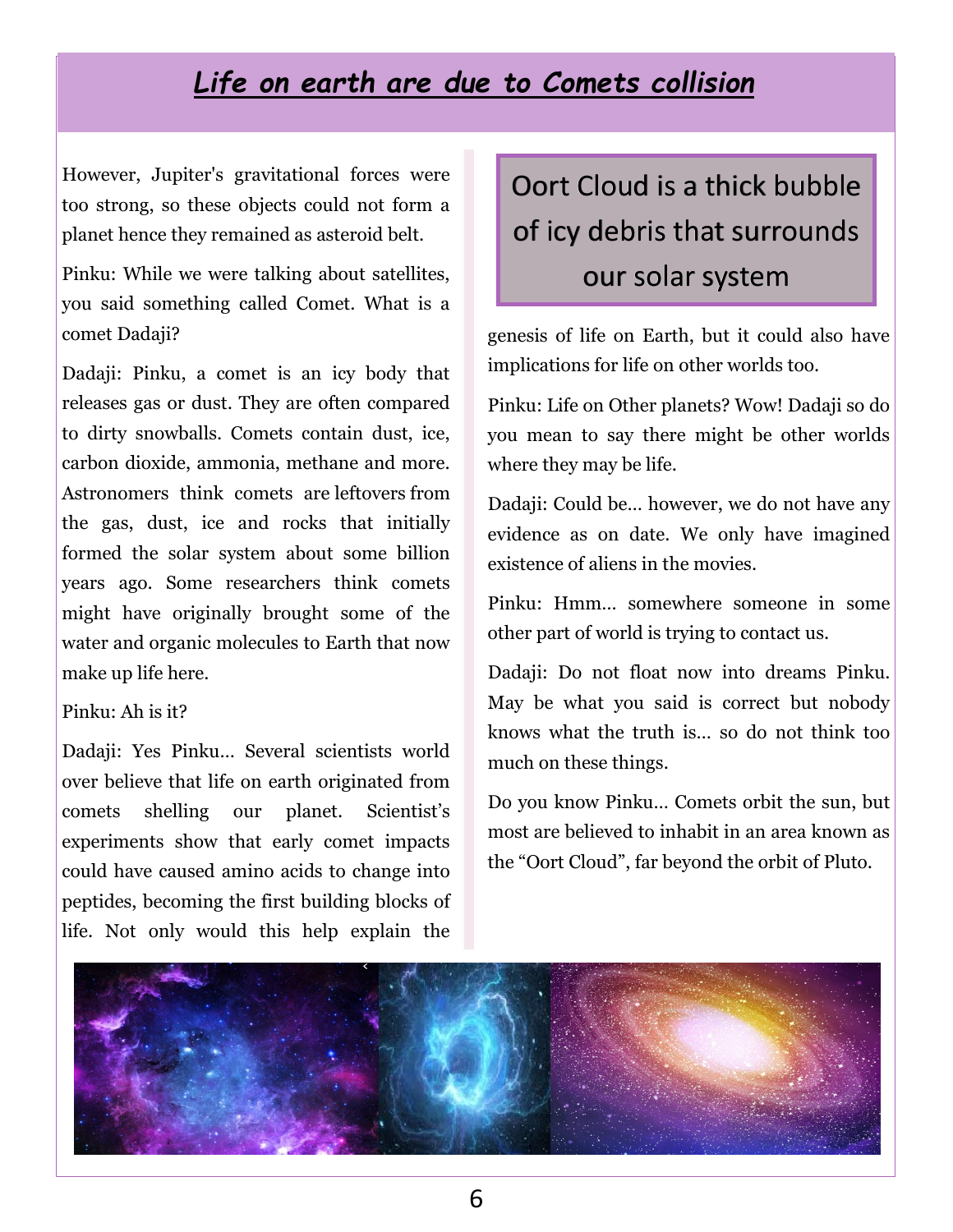## *Debris is the remains of anything broken*

Occasionally a comet streaks through the inner solar system; some do so regularly, some only once every few centuries. Many people have never seen a comet, but those who have won't easily forget the celestial show.

Pinku: Ah! That reminds me of Halley's Comet. I have read about it in my textbook.

Dadaji: Halley's Comet or Comet Halley named after astronomer [Edmond Halley,](https://en.wikipedia.org/wiki/Edmond_Halley) is a short-[period comet](https://en.wikipedia.org/wiki/List_of_periodic_comets) visible from [Earth](https://en.wikipedia.org/wiki/Earth) every 75 to 76 years. Halley is the only known short-period [comet](https://en.wikipedia.org/wiki/Comet) that is regularly visible to the [naked eye](https://en.wikipedia.org/wiki/Naked_eye) from Earth, and the only nakedeye comet that might appear twice in a human lifetime. Halley last appeared in the inner parts of the [Solar System](https://en.wikipedia.org/wiki/Solar_System) in 1986 and next appearance is expected in mid-2061.

Pinku: Dadaji I wonder what you than call the star which falls on earth is that a comet?

Dadaji: No no Pinku… A falling star or better known as shooting star has nothing to do with a star. The amazing streaks of light that you can see sometimes in the night sky are caused by tiny bits of dust and rock called meteoroids falling into the Earth's atmosphere and

Halley, is a short-period comet visible from Earth every 75–76 years

burning up.

Pinku: Ah! A new word meteoroid… what are they Dadaji?

Dadaji: A meteoroid is also a celestial body that revolves around sun or planets. It is called so as it is too small to be called an asteroid or a comet. Most meteoroids are about the size of a pebble. Actually Pinku, many meteoroids are formed by comets that have decayed. They are the debris that might have formed several billions of years ago.

Pinku: Debris… what is Debris Dadaji?

Dadaji: Debris is the remains of anything broken down or destroyed you also call it as ruins or remains or rubble as you may understand it.

Pinku: Oh…! Than what a meteor is Dadaji?

Dadaji: We call it a meteor when meteoroid or a space rock that hits the atmosphere of the Earth. It's also called a shooting star/falling star.

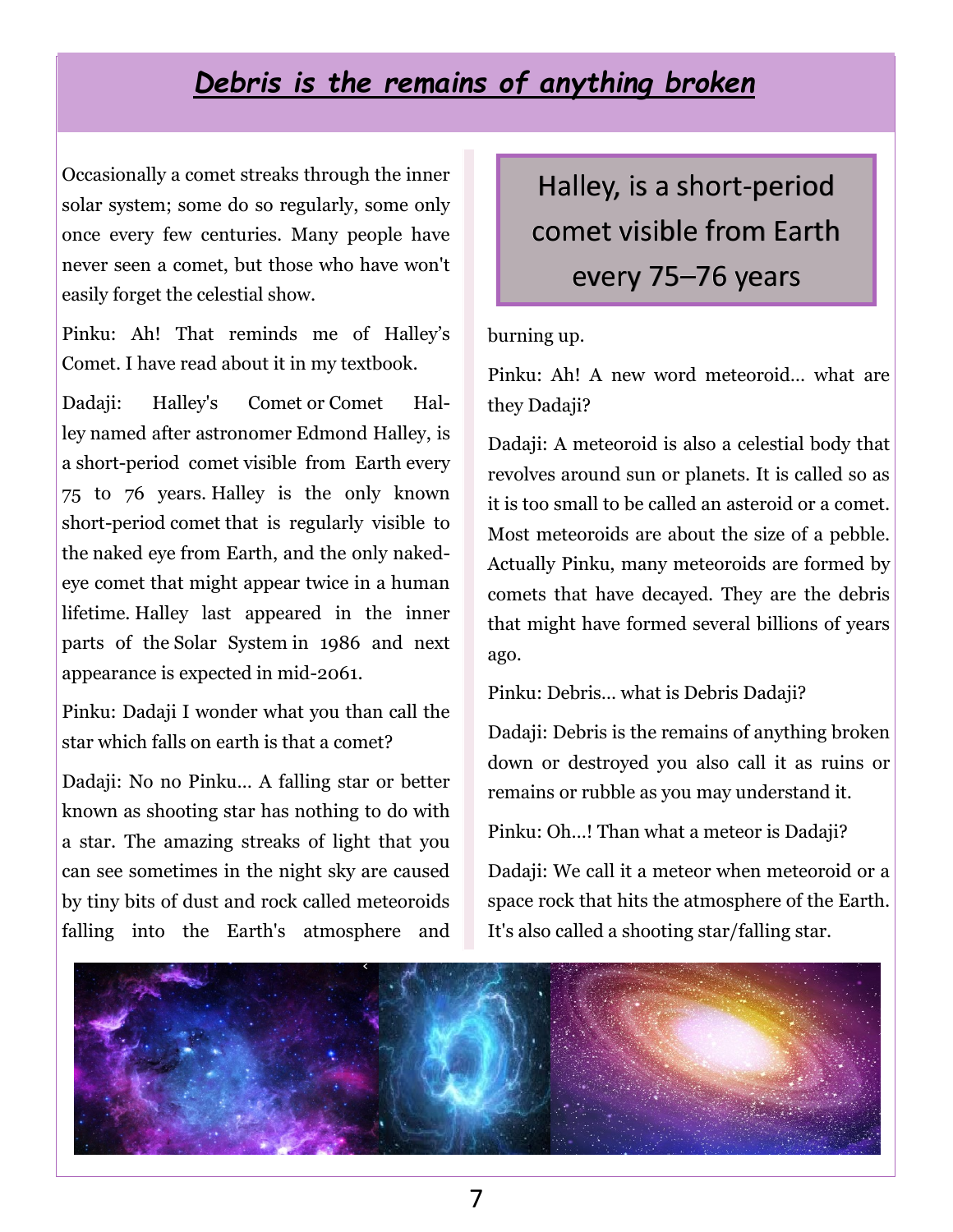#### *Big Bang Theory is the foundation of Universe*

When one of these pieces or debris of meteoroid enters the Earth's atmosphere, friction between the debris and atmospheric gases heats it to the point that it glows and becomes visible to our eyes appearing as a streak of light.

Pinku: Oh...! Got it Dadaji

Than what is meteorite Dadaji... It's so confusing...

Dadaji: My Son that's simple…If any part of a meteoroid survives the fall through the atmosphere and lands on Earth, it is called a meteorite. Although the vast majority of meteorites are very small, their size can range from about a fraction of a gram (the size of a pebble) to 100 kilograms or more.

Pinku: Really appreciate Dadaji you made the terminologies so easy to understand.

Dadaji: Thank you Pinku. Now I will tell you what Universe is. The universe is endless space which contains all of the matter (which we can touch, feel or sense) and energy in existence. The Universe contains billions of galaxies; each containing billions of stars; each contain-

## A meteorite is debris from a comet, asteroid, or meteoroid

ing billions of planets so on and so forth.

Pinku: How was the Universe formed?

Dadaji: There are several theories associated to formation of Universe. The famous among them is Big Bang Theory. As per big bang theory, the Universe was a single particle which due to internal forces such as gravitational force blown up like a balloon and the pieces scattered all across forming Universe. Some scientists believe that the universe is ever expanding and each of the galaxies and planets are moving away from each other.

Pinku: Hmm…Like in Diwali atom bomb explodes similarly the universe was also formed with a big explosion. Dadaji but for a bomb to explode we fire the bomb what must have happened in the story of formation of Universe?

Dadaji: The density and intense heat might have been reasons for the big bang or explosion to happen.

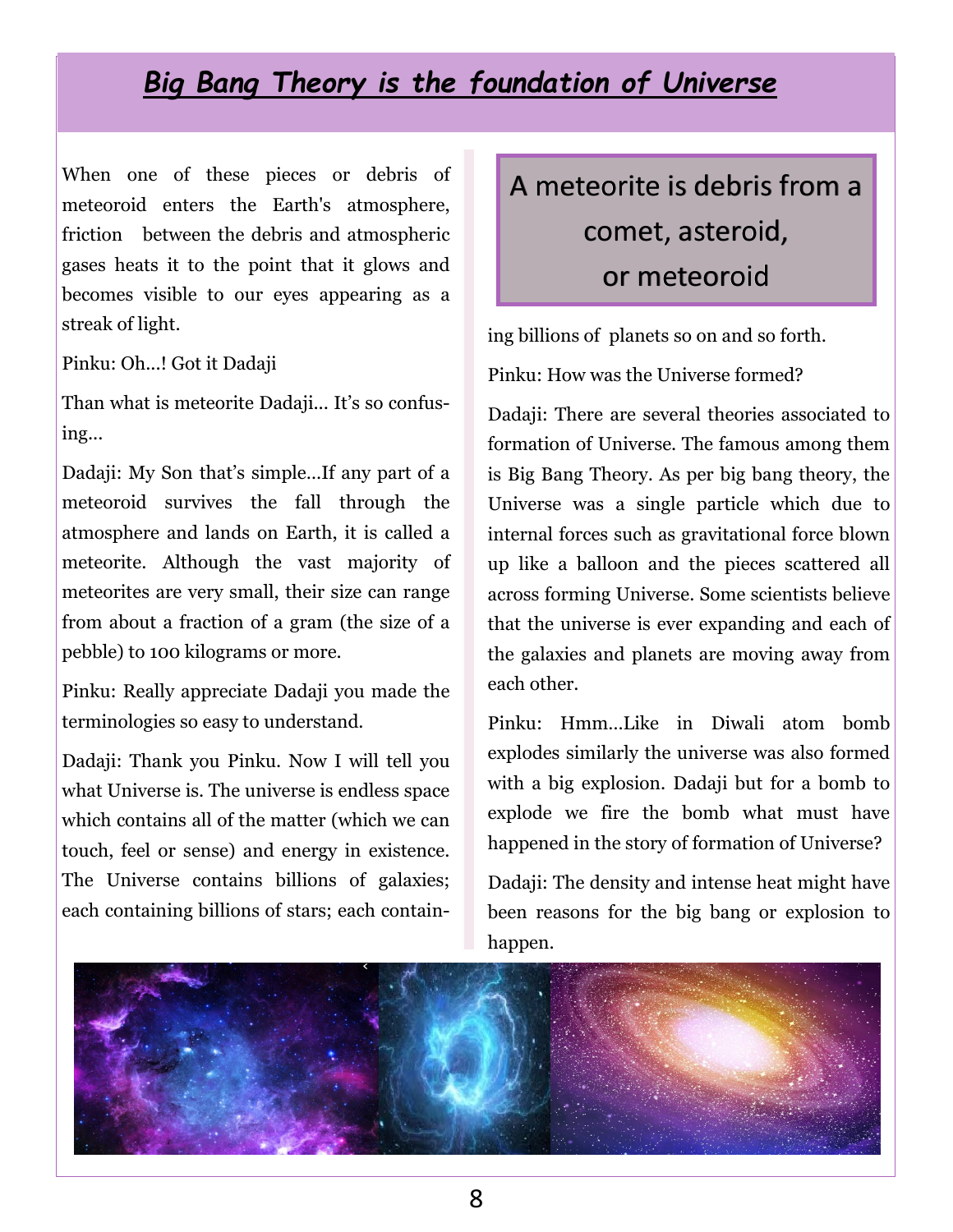#### *Black hole can be a source of life*

The reason why the big bang theory is so popular and so widely accepted is because Edwin Hubble discovered that everything in the universe is moving away from everything else in 1929. Hubble explained that the universe was expanding in every direction. If this observation was reversed, then this would indicate that the universe was smaller in the past than it is now.

Pinku: Were there any other theories associated to the formation of Universe Dadaji?

Dadaji: Yes Pinku… One of the theories called "Pulsating theory" states that the expansion in the universe will stop at a stage where it has reached its maximum and there may be the possibility of contraction again. When this contraction will approach to a particular size, the explosion will retake resulting expansion of universe again. Hence it results in a pulsating universe in which there is alternate expansion and contraction of universe.

Pinku: Hmm… interesting…expansion, contraction, explosion, expansion…hmm…

Dadaji: The second theory which is famous regarding the formation of universe is Study State Theory.

## No particles or electromagnetic radiation such as light can escape from a black hole

The term 'steady state' means a stable condition that does not change over time or in which change in one direction is continually balanced by change in another. The Steady State Theory of the origin of the universe is also referred to as the infinite universe theory or continuous creation. There is another interesting theory of formation of Universe Pinku which is Universe originating from a black hole.

Pinku: Black Hole...What is a black hole Dadaji? Dadaji: Pinku as the name suggests black hole is a region where strong gravitational effects exist so that nothing not even particles and electromagnetic radiation such as light can escape from inside it. Continuing the theory, this is a very interesting theory which believes that black holes which emit matter to an unknown location, in fact, create new universes. Every particle absorbed by a black hole may become a source of origin for a new universe, after the particle charged with enormous energy explodes.

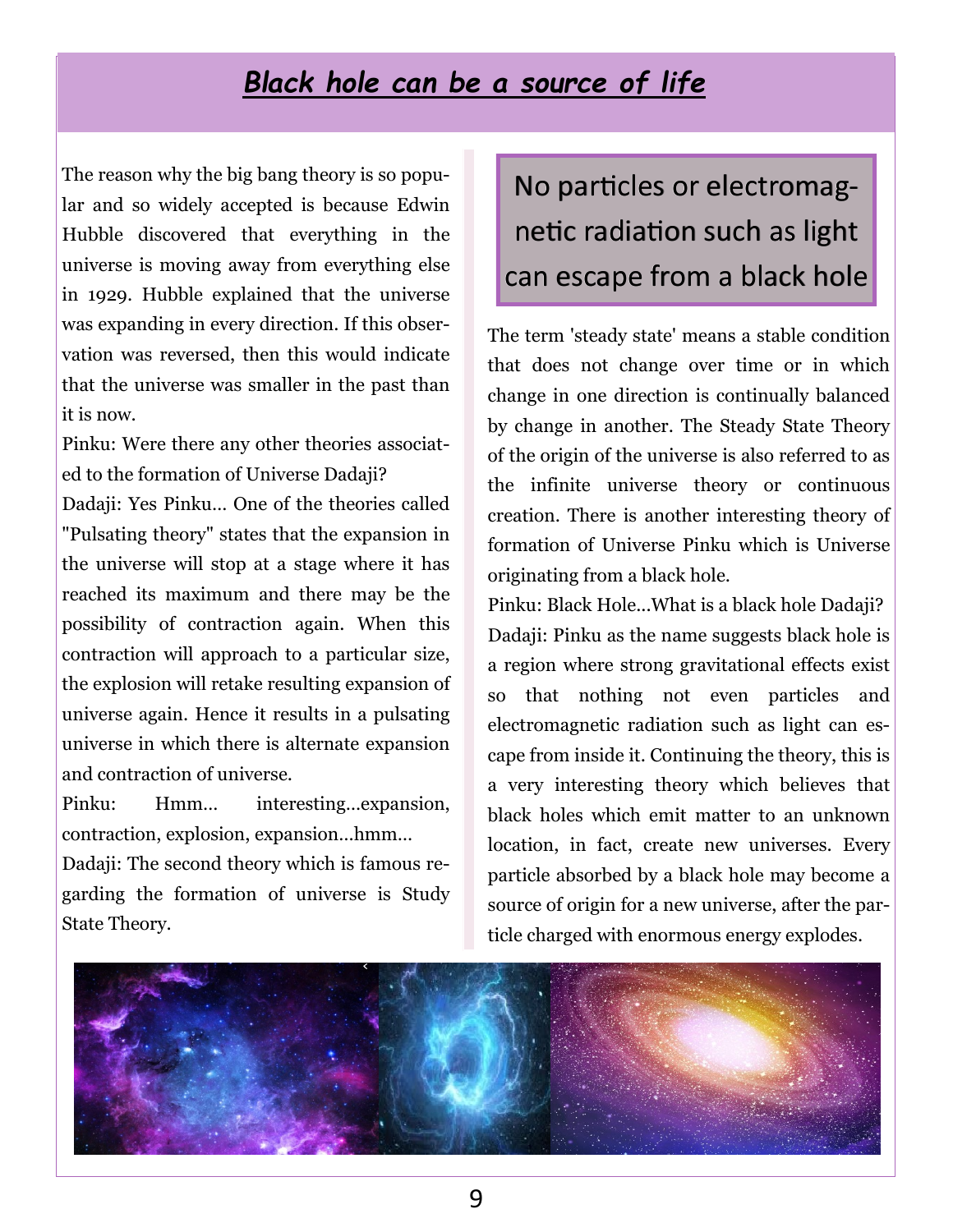## *A Galaxy is made up of millions of stars*

It may be similar to the Big Bang only with a lot of explosions. Each newly-created universe in turn creates new black holes, and those give life to new universes. A recent study shows that our entire universe may have been born out of a black hole from another universe. In other words, the Big Bang was really just an extension of a black hole in a different universe. Also, if a star passes too close to a black hole, it can be torn apart.

Pinku: I heard of Quasars are they the same as blackhole?

Dadaji: Quasars are the brightest and most distant objects in the known universe. In the early 1960's, quasars were referred to as radio stars because they were discovered to be a strong source of radio waves. In fact, the term quasar comes from the words, "quasi-stellar radio source". Today most scientists believe that super massive black holes at the galactic centres are the "engines" that power the quasars.

Pinku: Now what is this super massive black hole Dadaji?

Dadaji: As the name suggests, supermassive black holes contain between a million and a

## Quasars are the brightest and most distant objects in the known universe

billion times more mass than a typical stellar black hole. Although there are only a handful of confirmed supermassive black holes (most are too far away to be observed), they are thought to exist at the centre of most large galaxies, including the centre of our own galaxy, the Milky Way. Pinku: Now what is this galactic centre Dadaji? Dadaji: Galactic Centre is the innermost region of our Galaxy, or its exact centre of a Galaxy. Pinku: While explaining Universe, you have

spoken something about Galaxies… what are these any idea Dadaji?

Dadaji: A Galaxy can be considered as a separate system consisting millions of stars, together with gas and dust, held together by gravitational attraction. Most of the observed galaxies are elliptical. However, the Whirlpool Galaxy (M51) was the very first celestial object to be identified as being spiral.

Pinku: Oh…! What is the name of our Galaxy Dadaji?

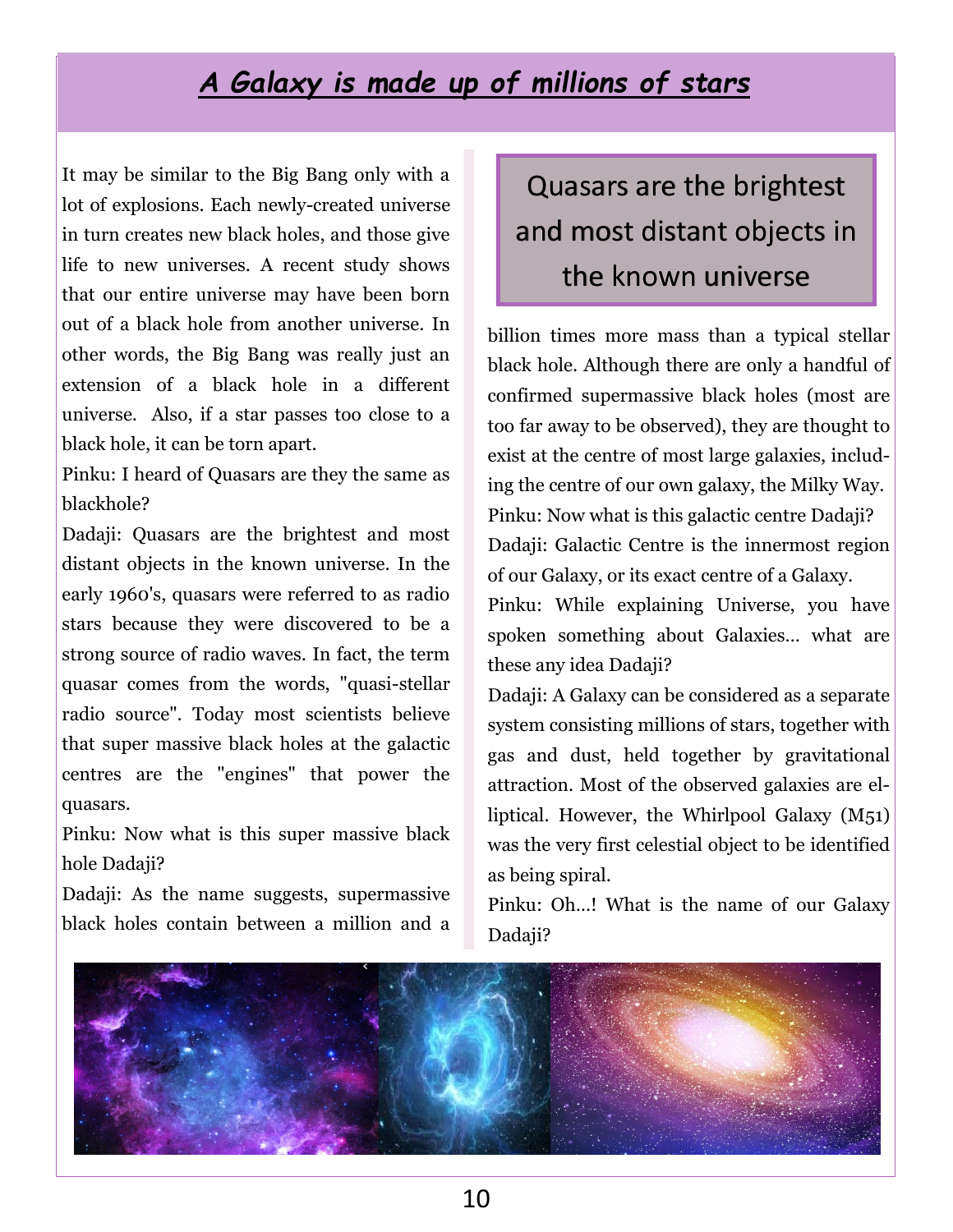#### *Andromeda is our neighbor Galaxy*

Dadaji: The name of our Galaxy is Milky-way. Pinku: Why is it named so?

Dadaji: The Milky-way is made up of a very large number of small, tightly clustered stars, which, on account of their concentration and smallness, seem to be cloudy patches. Our galaxy was named because of the way the haze/fog/mist it casts in the night sky resembling spilled milk.

Do you know Pinku; Our Sun takes about 240 million years to orbit the Milky-way once, in what is known as a galactic year (or [cosmic](http://www.universetoday.com/23870/the-milky-ways-rotation/)  [year\).](http://www.universetoday.com/23870/the-milky-ways-rotation/) Do you know Pinku, there are about 50 small galaxies confirmed to be within 420 kiloparsecs (1.4 million light-years) of the Milky Way, these galaxies are called satellite galaxies of our Milky Way.

Pinku: Dadaji you have used several words such as Cosmos, Cosmic what is the exact meaning of this words?

Dadaji: Pinku the meaning of Cosmos is orderly. Even though the Universe is complex however, it is an orderly system. The study of the origin, evolution, and eventual fate of the universe is called Cosmology. Cosmic is similarly used for any region of the universe

## The study of Universe is called Cosmology

distinct from Earth.

Pinku: What are the other galaxies that we are aware of Dadaji?

Dadaji: Pinku the other Galaxy that we know is "The Andromeda Galaxy" few million light-years away from Earth. It is the nearest major galaxy to the Milky Way and was often referred to as the Great Andromeda Nebula in older texts. The Other galaxy we know is the galaxy LEDA which is shaped more or less like a rectangle. While most galaxies are shaped like discs, three dimensional ellipses or irregular blobs, this one seems to have a regular rectangle or diamond-shaped appearance. Some have speculated that the shape results from the collision of two spiral-shaped galaxies, but no one knows for now.

Pinku: What is Light Year Dadaji?

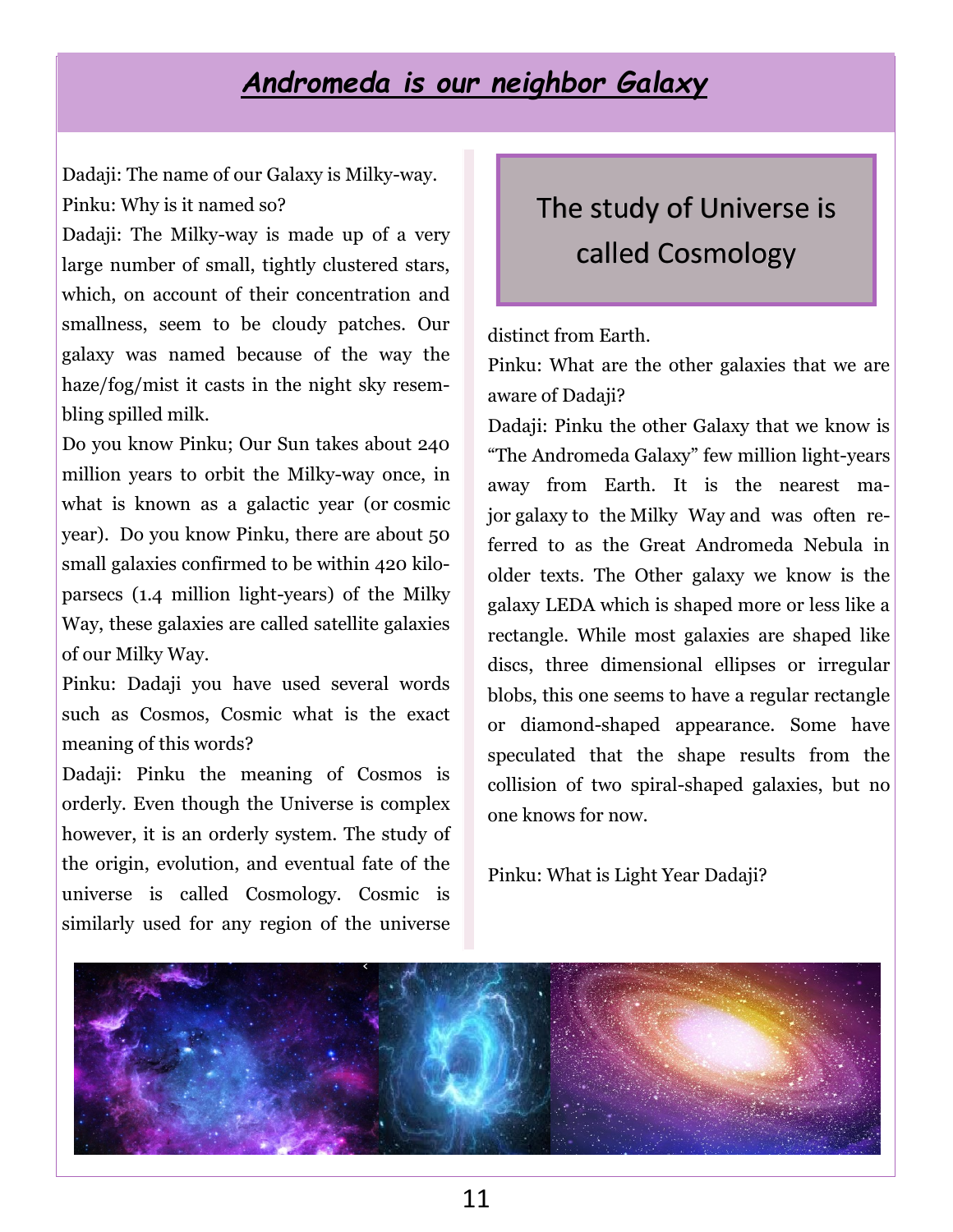## *Group of galaxies is called cluster*

Dadaji: I am not sure of the definition in terms of value Pinku however; I can tell you that Light Year is a unit of astronomical distance equivalent to the distance that light travels in one year. A light-year is how astronomers measure distance in space.

Pinku: What would be the composition of Universe Dadaji?

Dadaji: I had read somewhere Pinku not sure but approximately 70% of Universe is just vacuum, 26% dark matter, 4% Ordinary matter (such as planets, stars…) and remaining % in light.

Pinku: Oh my goodness Dadaji… 4% of ordinary matter…hmm…

Dadaji: Do you know pinku there are several Clusters /Groups of the galaxies.

Pinku: Tell me more Dadaji.

Dadaji: Galaxies love to Group together. Their mutual gravity draws them together into a cluster. Some clusters have only a handful of galaxies and are called poor clusters. Other clusters with hundreds to thousands of galaxies are called rich clusters. The low mass of a poor cluster prevents the cluster from holding onto its members tightly. The poor cluster

## Light years is the measure of distance in space

tends to be a bit more irregular in shape than a rich cluster.

Pinku: Oh... Tell me more Dadaji

Dadaji: Certainly there is more Pinku… We also have Super Cluster which is a large groups of smaller galaxy clusters or galaxy groups, which is among the largest-known structures of the cosmos. The Milky Way is part of the Local Group galaxy cluster which in turn is part of the Laniakea Supercluster whose meaning is 'immeasurable heaven' in Hawaiian. Did you hear about Globular Clusters Pinku?

Pinku: Globular Clusters what are they Dadaji? Dadaji: Globular clusters are densely packed collections of ancient stars. Roughly spherical in shape, they contain hundreds of thousands, and sometimes millions, of stars. Studying them helps astronomers estimate the age of the universe or figure out where the center of a galaxy lies.

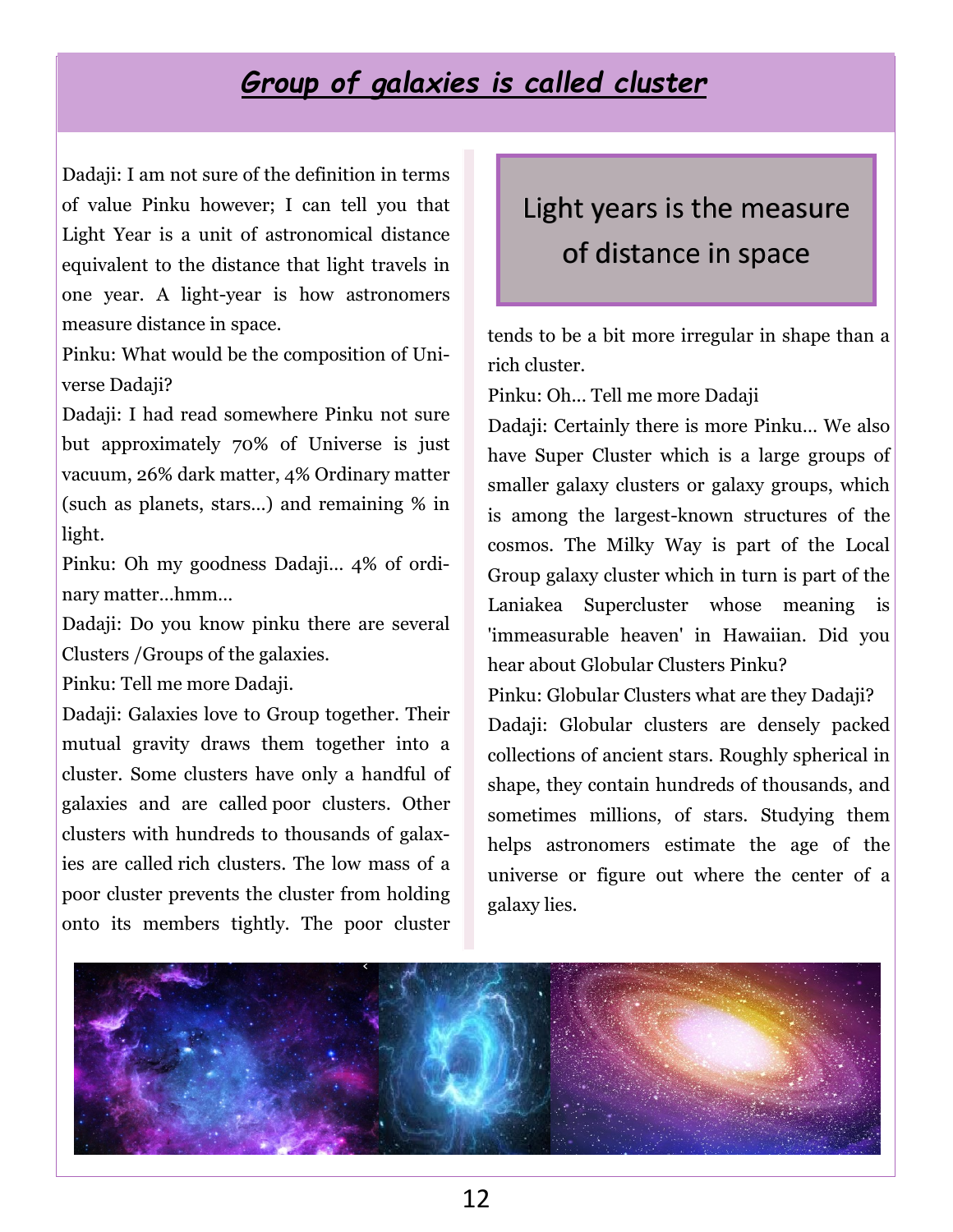## *Zodiac signs are based on Constellations*

Pinku: While explaining Andromeda Galaxy you have used a word called Nebula. What is a Nebula Dadaji?

Dadaji: Ah! Pinku a nebula is named after the Latin word for "cloud", nebulae are massive clouds of dust, hydrogen and helium gases. They are also often called the "stellar nurseries" i.e. the place where stars are born. And for centuries, distant galaxies were often mistaken for these massive clouds. On some moonless night, look for the Orion Nebula below Orion's Belt. Your eye sees it as a tiny, hazy spot. But it's a vast region of star formation.

Pinku: Orion Belt hmm… and what is that? Dadaji: Orion belt is formed by three massive, bright stars located in our galaxy, in the direction of the constellation Orion, the Hunter.

Pinku: You are confusing me Dadaji and now what is this constellation?

Dadaji: Pinku a simple definition of a constellation is a group of stars which form a pattern in the night sky. The constellations are totally imaginary things that poets, farmers and astronomers have made up. The International Astronomical Union recognizes 88 constella-

## Nebulae are massive clouds of dust, hydrogen and helium gases

tions covering the entire northern and southern sky. Most constellation names are Greek or Latin in origin.

Pinku: The constellations you are talking about how is it related to Zodiac signs Dadaji?

Dadaji: Pinku there are 13 constellations that pass through during earth's rotation known as the stars of the Zodiac. The Zodiac constellations' names are: Capricorn, Aquarius, Pisces, Aries, Taurus, Gemini, Cancer, Leo, Virgo, Libra, Scorpio, Ophiuchus and Sagittarius.

Astrologers use 12 of these constellations as signs of the Zodiac, omitting Ophiuchus, to make predictions.

Pinku: Why is then Ophiuchus not used for predictions?

Dadaji: Not very sure Pinku however, they must have picked 12 signs, one for each month of their lunar calendar.

Pinku: Does stars also die Dadaji?

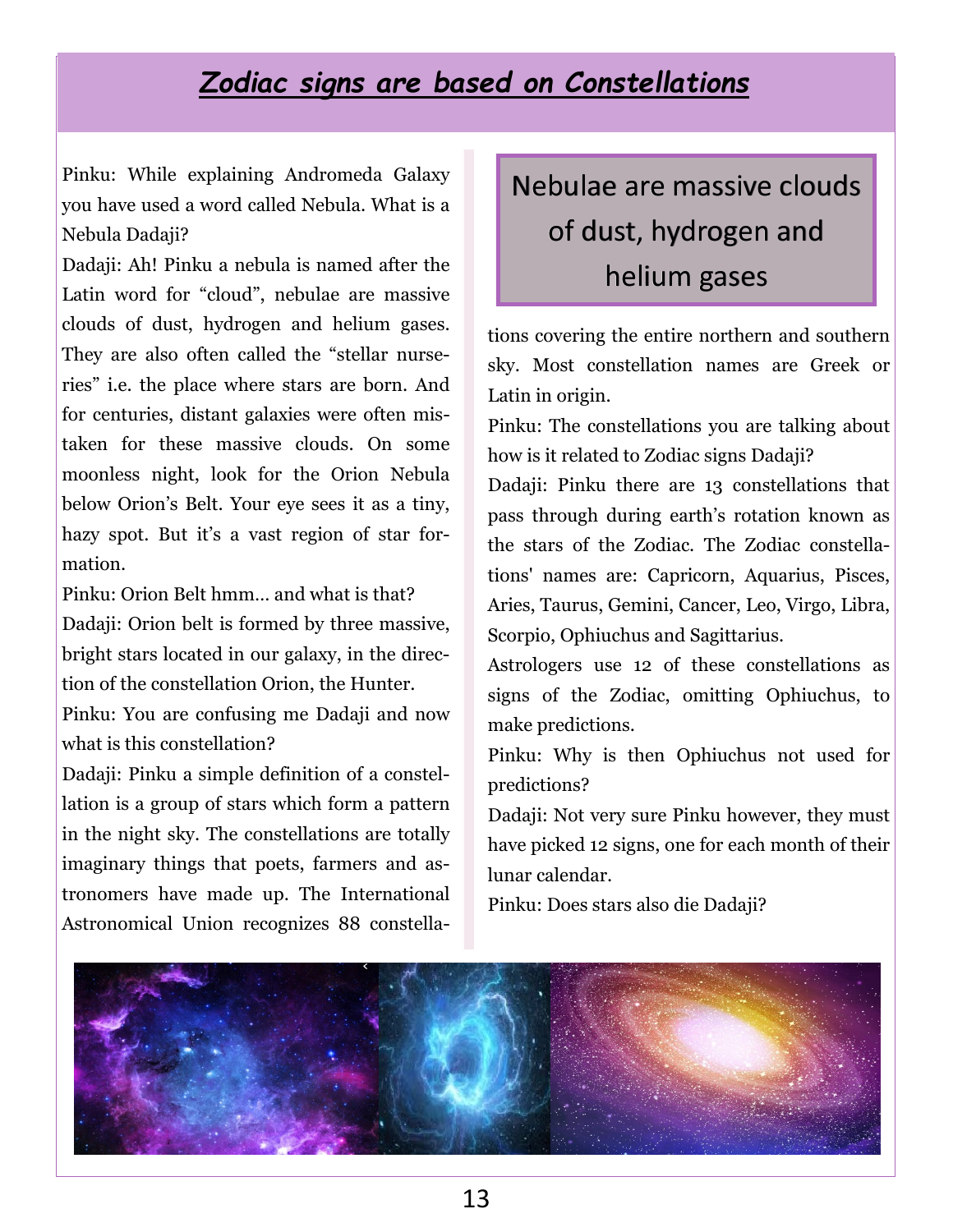#### *Red giants can swallow Planets*

Dadaji: Good question Pinku… Stars does die… however, it takes millions of years for a star to die.

Pinku: How does a star die Dadaji?

Dadaji: When a star like the Sun has burned all of its fuel, it starts to die.

Pinku: Sun also use fuel interesting… can you tell me more Dadaji:

Dadaji: Sure Pinku… The sun is made out of hydrogen. Nuclear fusion is what happens in the Sun. It's the combining of light elements into heavier elements to produce energy. The Sun produces a large amount of energy by combining very light elements such as hydrogen to heavier elements such as helium and then lithium, oxygen, carbon, right up to iron. If the same nuclear fusion that occurs in the sun can be replicated on earth, it will be possible to turn the heavy hydrogen that is available in abundance in seawater into a powerful, permanent, permanent source of energy.

Pinku: Oh! So the sun is a hydrogen bomb.

Dadaji: Not exactly Pinku. Talking facts; the sun has used up about half of its hydrogen fuel in the last few billion years, since its birth. It

## Atomic nuclei combine with each other to form a new nuclei is called fusion

still has enough hydrogen to last about another few billion years.

Pinku: Tell me more Dadaji what happens when all the fuel is burnt up?

Dadaji: When the fuel is running out, the dying star starts expanding to become a red giant. This may be millions of kilometres across big enough to swallow the nearest planets. For e.g. if the sun reaches the stage of a red giant, it can swallow planets up to earth and may be beyond.

Pinku: Why it is called as red giant star Dadaji? Dadaji: As you are aware Pinku that Red giants are stars that have exhausted the supply of fuel/ hydrogen in their cores. Hence, their outer envelope is lower in temperature, giving them a reddish-orange colour.

Pinku: What happens after the red giant phase Dadaji?

Dadaji: Well Pinku, after it has lost energy, the star collapses to form a very dense white dwarf. Pinku: White Dwarf and what's that Dadaji?

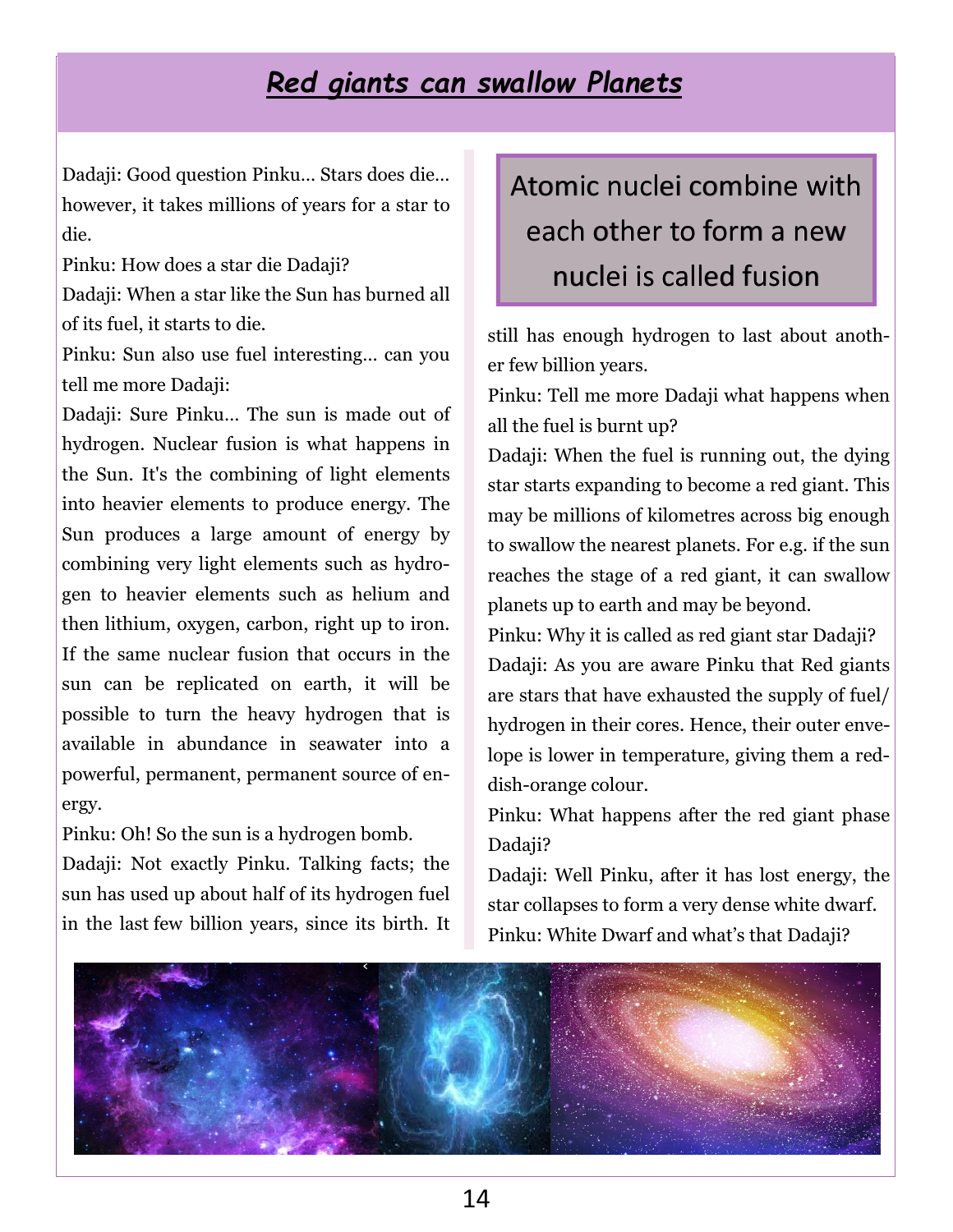## *144 is Chandrasekhar limit*

Dadaji: A white dwarf is the final stage of the evolution of a star. When the stars stop burning, their mass shrink in size and as they shrink they start to grow very faint. White dwarf stars got their name because of the white colour of the first few that were discovered. Also, as this is the star of relatively small size and low luminosity it is called Dwarf star.

Pinku: What happens to star after white dwarf stage Dadaji?

Dadaji: Since we are talking about white dwarf, let me also talk about our own great scientist Chandrasekhar ji. It was Chandrasekharji who said that a white dwarf will stay a white dwarf if its mass is less than 1.44 times the mass of Sun. Hence, 1.44 is also called as Chandrasekhar limit. While a star that exceeds this mass is destined to end its life in its most violent of explosions called a supernova. Over billions of years, the white dwarf cools and becomes invisible.

Pinku: A supernova wow! Can you tell more Dadaji…

Dadaji: Sure, Pinku… Stars heavier than the Chandrasekhar limit might end their lives very suddenly. When they run out of fuel, they swell

## Chandrasekhar limit is the maximum mass of a stable white dwarf star

into red super-giants. They try to keep alive by burning different fuels, but this only works for a few million years. Then they blow themselves apart in a huge supernova explosion. For a week or so, the supernova outshines all of the other stars in its galaxy. Then it quickly fades. All that is left is a tiny, dense object a neutron star or a black hole surrounded by an expanding cloud of very hot gas. The elements made inside the supergiant (such as oxygen, carbon and iron) are scattered through space. This stardust eventually makes other stars and planets.

Pinku: A neutron star…hmm… and what's that Dadaji?

Dadaji: Pinku… Neutron stars are the smallest and densest stars known to exist with a teaspoon weighing as much as a mountain. They are two to three times the mass of the sun and because of this density, the gravity is incredibly high around these stars.

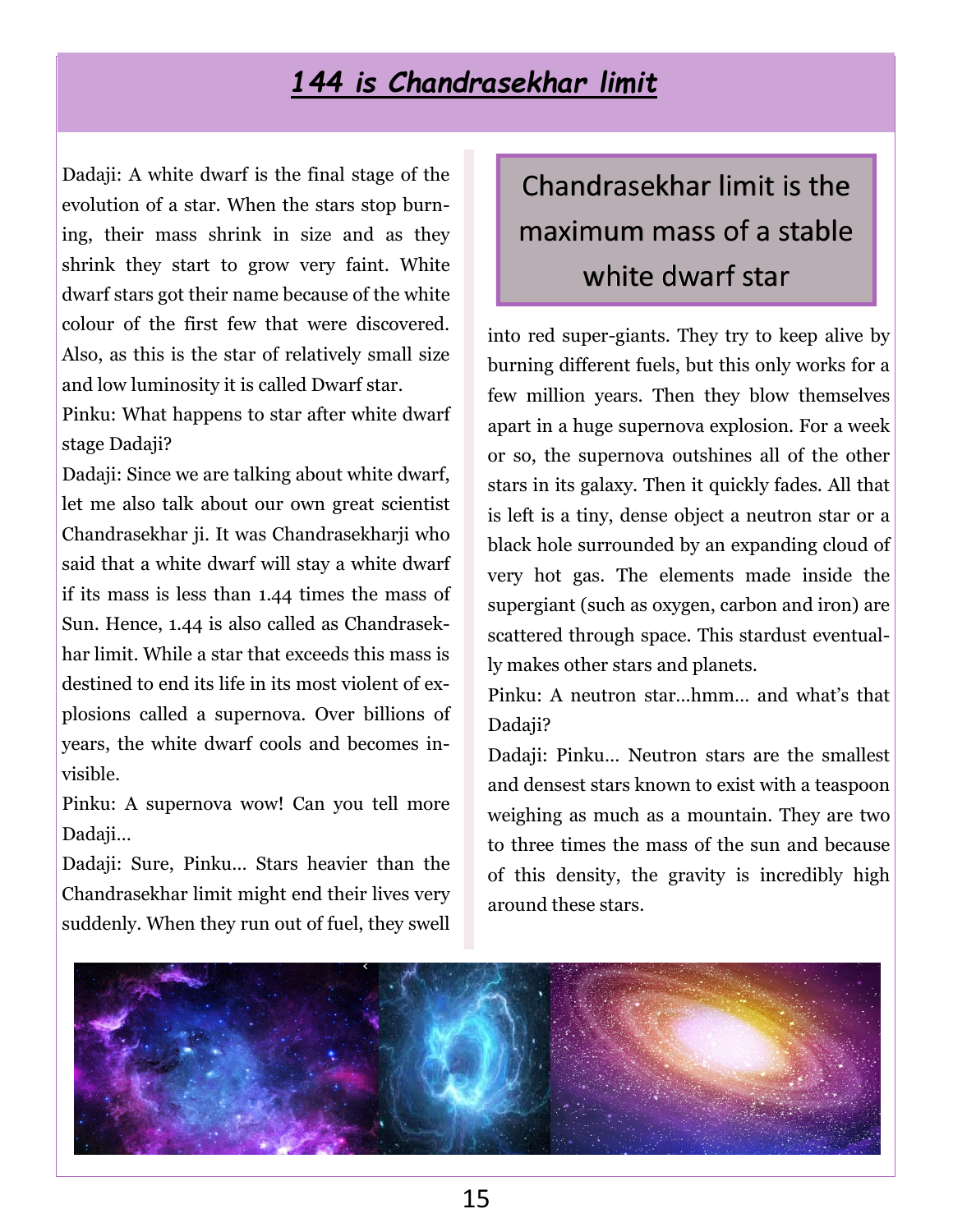#### *Pulsars are light houses of Universe*

Neutron stars are called so as they are composed predominantly of closely packed neutrons.

Pinku: Oh Dadaji I will land on one of these stars if I become an astronaut.

Dadaji: Landing is going to be incredibly tough here Pinku. Neutron stars can spin at thousands of times per second and many of them have magnetic fields over ten million times stronger than the Earth's. This is going to adversely affect you in a few ways. First, magnetic fields at those levels are almost certainly going to destroy anything with ferromagnetic materials including your computer systems. Also, the combination of spinning and strong magnetic fields means that neutron stars essentially have their own defence system. You may know them as "pulsars" and they basically consist of a high-energy radiation beam sweeping through the sky every fraction of a second. Finally, imagine if you have to land on a planet where the surface is rotating at thousands of kilometres a second? It isn't easy.

Pinku: Can a Neutron Star burst?

Dadaji: Usually not… as neutron star is the dense, core remains of an exploded star.

## A neutron star is the collapsed core of a giant star

However, the same is possible. The neutron star contains about a sun's worth of mass packed in a sphere. Gas from the companion stars can funnel towards the neutron star, attracted by the neutron star's strong gravity. As matter crashes down on the neutron star it builds up layer of material comprised mostly of helium. The fusion of the helium into carbon and other heavier elements releases enormous energy and powers a strong burst of X-ray light, far more energetic than visible light. Such bursts can occur on a neutron star and last for about 10 seconds.

Pinku: You were talking about Pulsars Dadaji; are they the same as neutron stars?

Dadaji: Pulsars/Magentars are known as the "lighthouses" of the universe. They are rotating neutron stars that emit a focused beam of electromagnetic radiation that is only visible if you're standing in its path known as pulsars, these stellar relics get their name because of the way their emissions appear to be "pulsating" out into space.

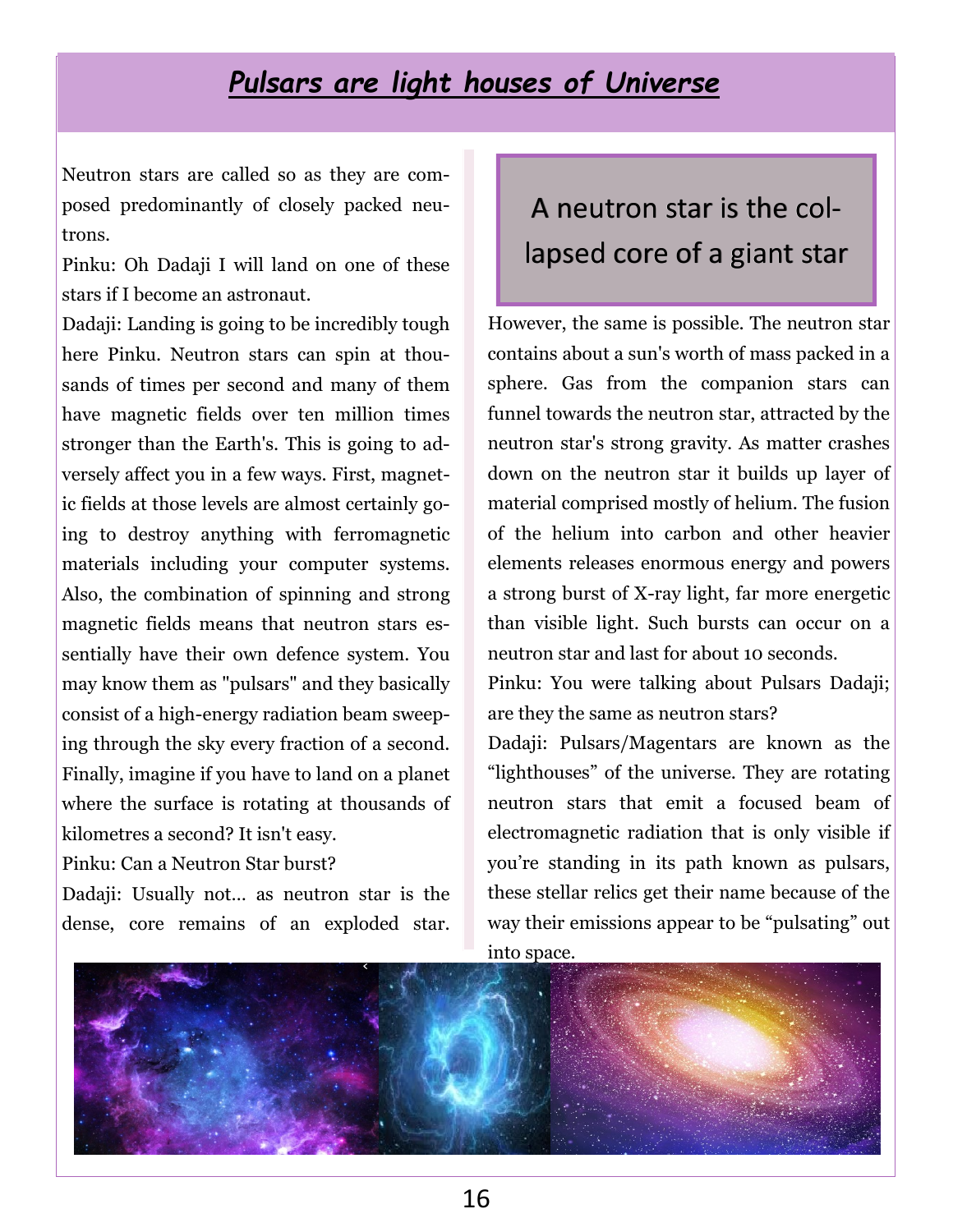### *Pulsars are light houses of Universe*

Although the first one was discovered in 60's, scientists have for decades struggled to understand what causes these stars to pulse and what causes pulsars to occasionally stop pulsing. In 2008, though, when one pulsar suddenly shut off for 580 days, scientists' observations allowed them to determine that the "on" and "off" periods are somehow related to magnetic currents slowing down the stars' spin. Astronomers are still at work trying to understand why these magnetic currents fluctuate in the first place.

Pinku: Oh! That was exciting. What about a black hole what is that Dadaji?

Dadaji: When the matter in a neutron star has been squeezed into a very tiny space, black hole is formed. It is a place in space where gravity pulls so much that even light cannot get out. As no light can get out, we cannot see black holes Pinku. They are invisible.

Pinku: Dadaji I have now started worrying and it is scary to imagine if there is a black hole in our galaxy. What if the black hole swallows us (/earth)?

Dadaji: Pinku the answer is no. Although there is probably a huge supermassive black hole

## Pulsar is short for Pulsating star

loitering in the middle of our galaxy, luckily, we are nowhere near this monster. So you can relax Pinku.

Pinku: Thank god…

Dadaji: Now let me tell you about the spaces which are lying between stars and Galaxies.

Pinku: Spaces… Do you mean no object area between stars or galaxies?

Dadaji: Yes Pinku. The space between stars is known as interstellar space, and so the space between galaxies is called intergalactic space. These are the vast empty spaces that sit between galaxies. For example, if you wanted to travel from the Milky Way to the Andromeda galaxy, you would need to cross some million light-years of intergalactic space.

Pinku: Are different galaxies travelling apart from each other?

Dadaji: I exactly do not know but theories suggest that the galaxies are not really moving through space away from each other.

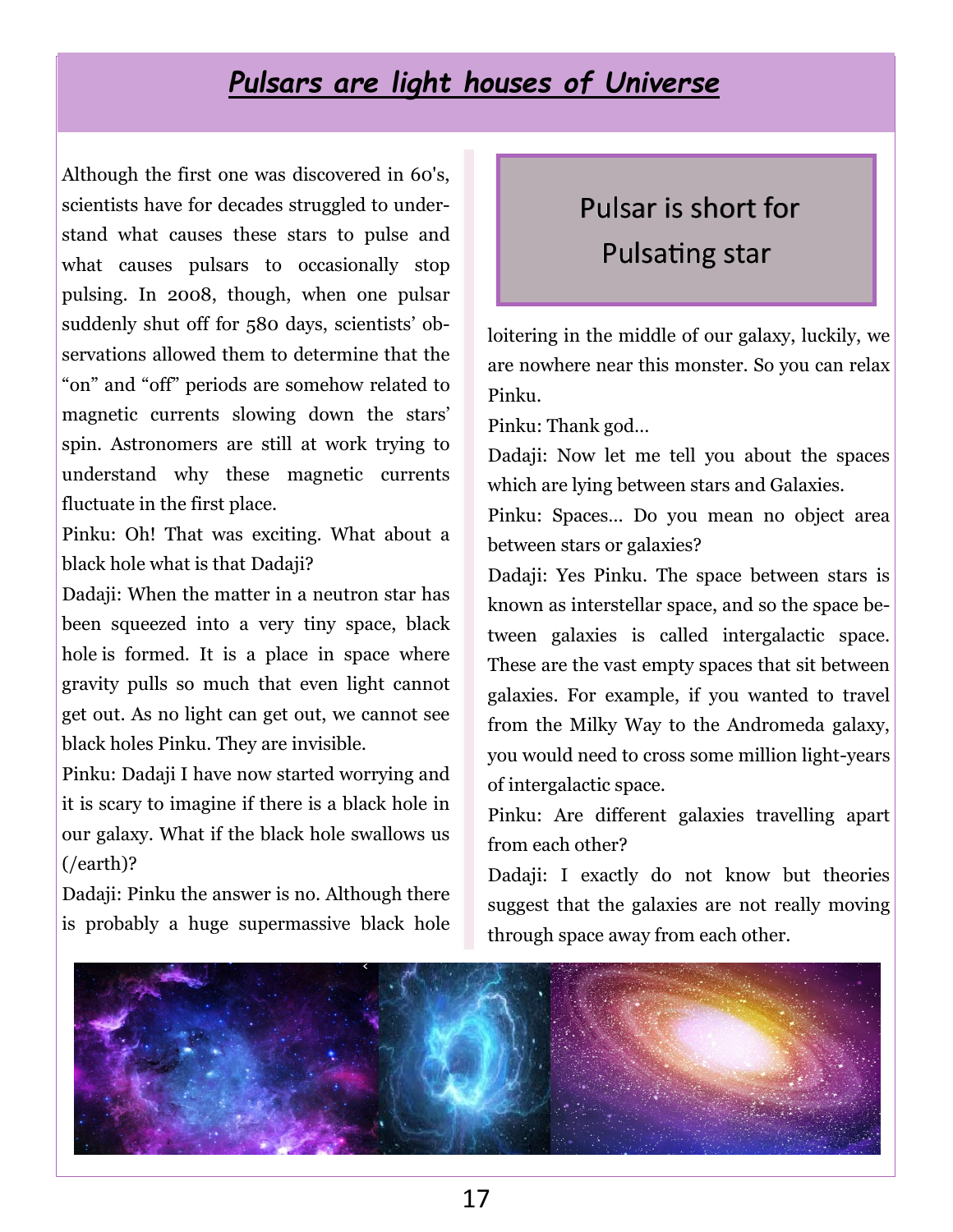## *Galaxies are moving away from each other*

Instead, what is happening is the space between them is expanding. As the universe expands, the galaxies get farther from each other, and the apparent velocity will appear to be larger for the more distant galaxies.

Pinku: Then, is there a chance that two galaxies may collide.

Dadaji: I don't want to scare you Pinku, but at some point during the next few billion years, our galaxy and Andromeda which also happen to be the two largest galaxies in the Local Group are going to come together, and with catastrophic consequences. Stars will be thrown out of the galaxy; others will be destroyed as they crash into the merging supermassive black holes. And the delicate spiral structure of both galaxies will be destroyed and they become a single, giant, elliptical galaxy. Interactions between galaxies are quite common.

Pinku: Dadaji, how can you confirm that Andromeda is drifting towards our galaxy Dadaji. Dadaji: To understand your question you should know concept of Blue Shift and Red shift. When an object in space moves towards us its light waves are compressed into higher

## Galaxies at some point in time can interact with each other

frequencies or shorter wavelengths, and we say that the light is shifted towards blue. When an object moves away from us, its light waves are stretched into lower frequencies or longer wavelengths, and we say that the light is shifted towards red. Astronomers have proved that galaxies are moving away from us as the light has shifted to the red end of the spectrum. However, Andromeda when observed from Earth, its light is undergoing a blue shift meaning it is drifting towards our galaxy. This effect is called in physics as Doppler Effect.

Pinku: Doppler Effect and what is that Dadaji? Dadaji: We are most familiar with the Doppler Effect because of our experiences with sound waves. Perhaps you recall an instance in which an ambulance was traveling towards you on the highway. As the ambulance approached with its siren blasting, the pitch of the siren sound was high; and then suddenly after the ambulance passed by, the pitch of the siren sound was low.

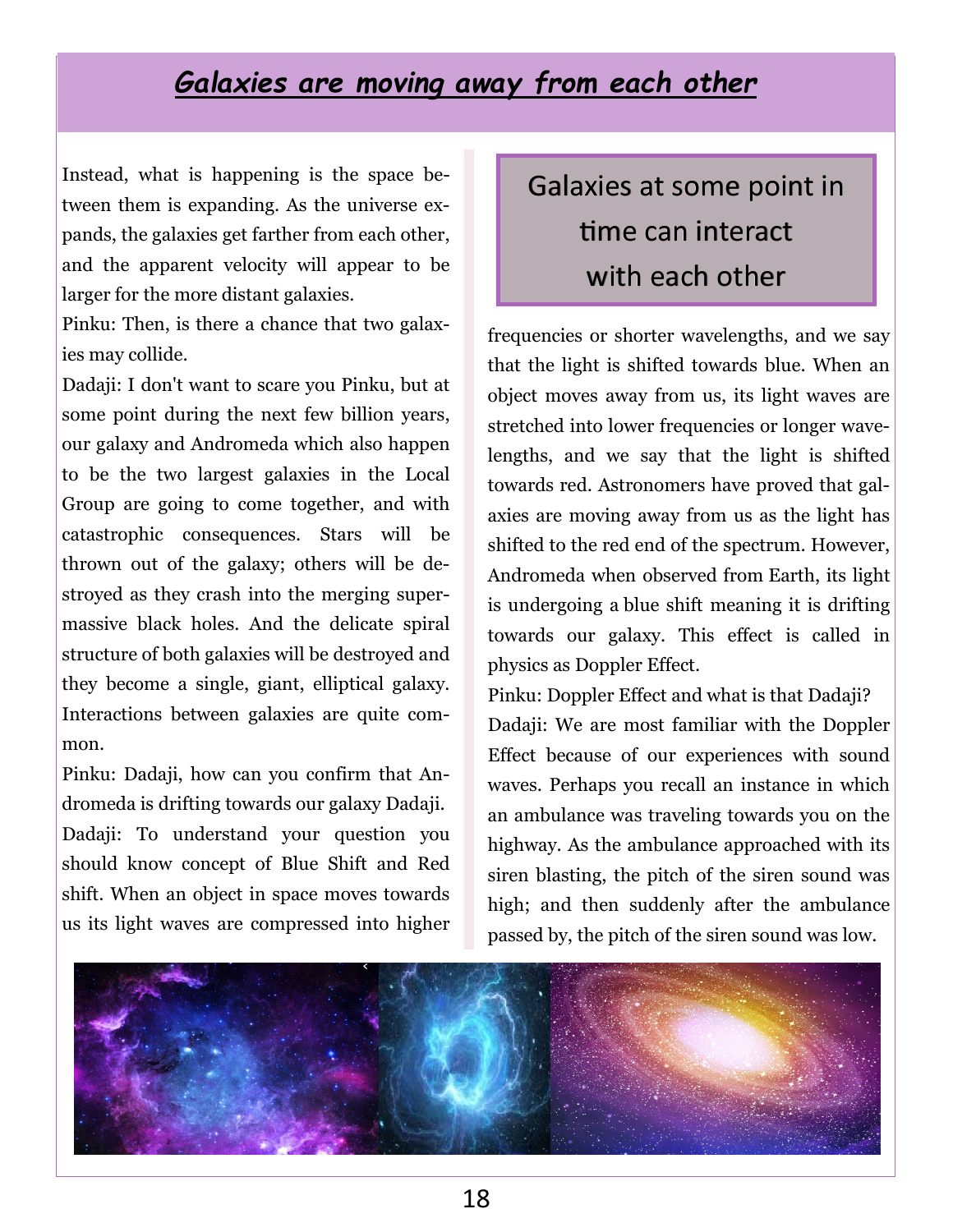### *Mercury is the name of a Roman God*

That was the Doppler Effect - an apparent shift in frequency for a sound wave produced by a moving source. The same is the effect of light which I explained you earlier. Electromagnetic radiation emitted by stars in a distant galaxy would appear to be shifted downward in frequency (a red shift) if the star is rotating in its cluster in a direction that is away from the Earth. On the other hand, there is an upward shift in frequency (a blue shift) of such observed radiation if the star is rotating in a direction that is towards the Earth.

Pinku: Yes Dadaji I Understood that. But basic question still hounds me Dadaji… What is the universe made up of?

Dadaji: A Difficult question. However, most of the astronomers think the Universe is made up of mostly the "Dark Matter" and "Dark Energy "and a small per-cent of "Matter" such as protons, neutrons and electrons. Protons and neutrons are bound together into nuclei and atoms are nuclei surrounded by a full complement of electrons. For e.g. Hydrogen is composed of one proton and one electron, Helium is composed of two protons, two neutrons and two electrons and Carbon is composed of six

Material made up of protons, neutrons, electrons are called baryonic matter

protons, six neutrons and six electrons. Heavier elements, such as iron, lead and uranium, contain even larger numbers of protons, neutrons and electrons. Astronomers like to call all material made up of protons, neutrons and electrons as "baryonic matter".

Pinku: Hmm… great knowledge. Any ways, Dadaji let us now talk about our own planets. Dadaji please start with Mercury.

Dadaji: Oh sure Pinku… as you are aware, Mercury is the first of the planets in our solar system and closest planet among eight planets to the sun. As such, it circles the sun faster than all the other planets, which is why Romans named it after their swift-footed messenger god. It is the smallest of the eight planets. It is also the closest to the sun. Mercury goes around the sun the fastest of all the planets. Mercury has no moons. It completes one revolution around the sun in just 88 Earth days. Dow you know what that means Pinku?

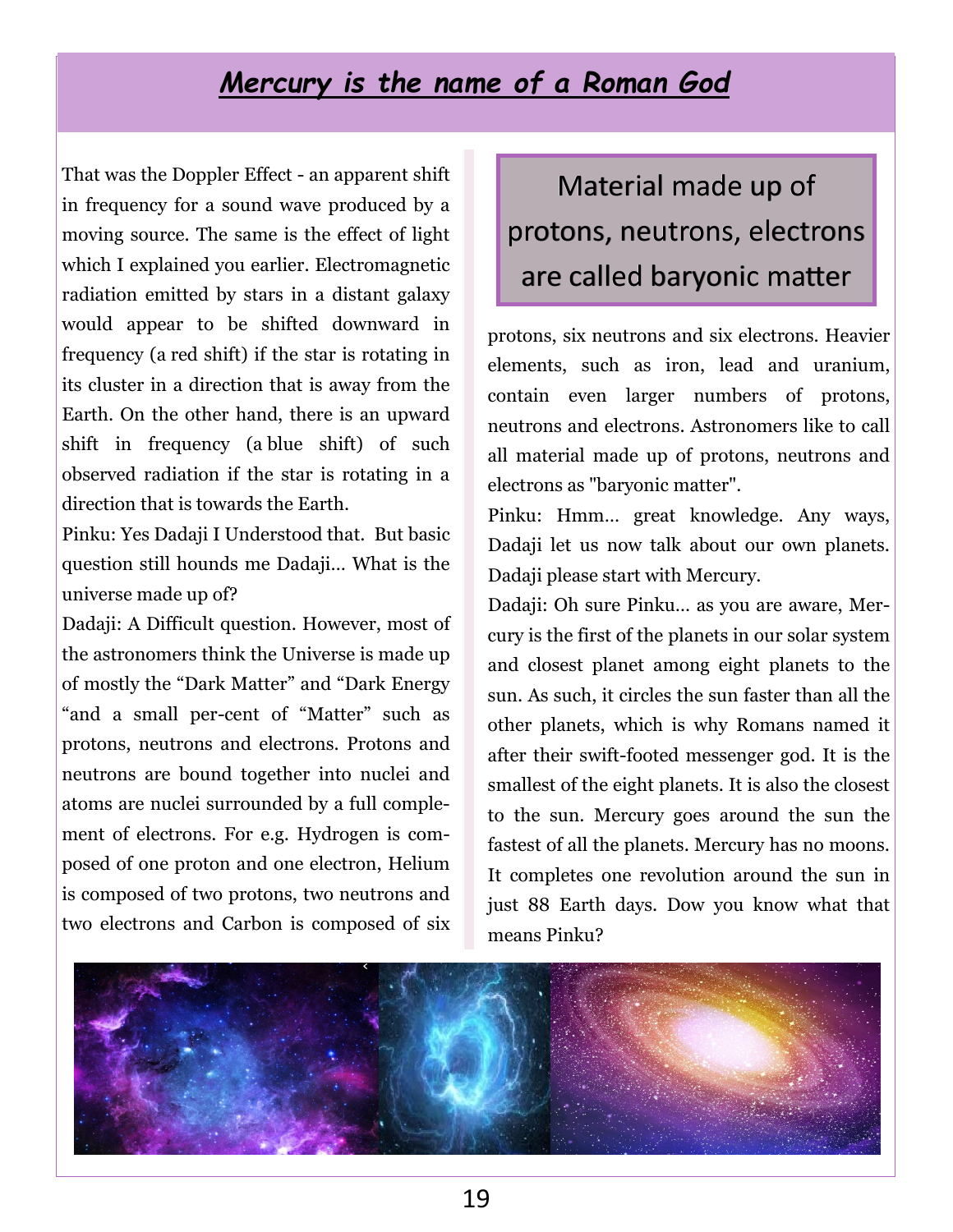#### *Mariner was the first to reach Mercury*

Pinku: No Dadaji...

Dadaji: That means if you lived on Mercury, you'd have a birthday every three months.

Pinku: Hmm… that was very good information Dadaji. Let us go to Mercury and stay there. Please please please Dadaji. I can cut cake thrice in a year.

Dadaji: Pinku… my dear, no human has ever visited to Mercury but, spacecraft without people have been there. Mariner 10 was the first to visit Mercury however, not even half of Mercury was seen then. Messenger spacecraft then flew to Mercury around 2008 or 2009 which I exactly do now know Pinku which will let scientists learn many new things about the planet. Moreover, at nights Mercury becomes so cold that humans cannot survive in this atmosphere. Further, it has so many craters formed by falling rocks on it.

Pinku: Ah! The big holes in Mercury like the big holes in Moon correct Dadaji…

Dadaji: Yes Pinku Bingo you got it correct craters are big holes formed due to collision of space rocks or asteroids.

Pinku: But why do you say eight planets Dadaji? What about Pluto?

## 1 Astronomical Unit is 149 597 871 kilometers

Dadaji: My son…! Pluto, once considered the ninth and most distant planet from the sun, is now the largest known dwarf planet in the solar system.

Pinku: You told me about Dwarf Star. Now what is Dwarf planet Dadaji?

Dadaji: A dwarf planet is a planetary-mass object that is neither a planet nor a natural satellite. To explain you further, the definition of planet was set in Prague, Czech Republic in August 2006 by the International Astronomical Union (IAU). A planet is a celestial body which: "Is in orbit around the Sun"

"Has sufficient mass to assume hydrostatic equilibrium (a nearly round shape)", and

"Has cleared the neighbourhood around its orbit."

Uh... Oh! Here's the rule breaker. According to rule number three, Pluto is not a planet…

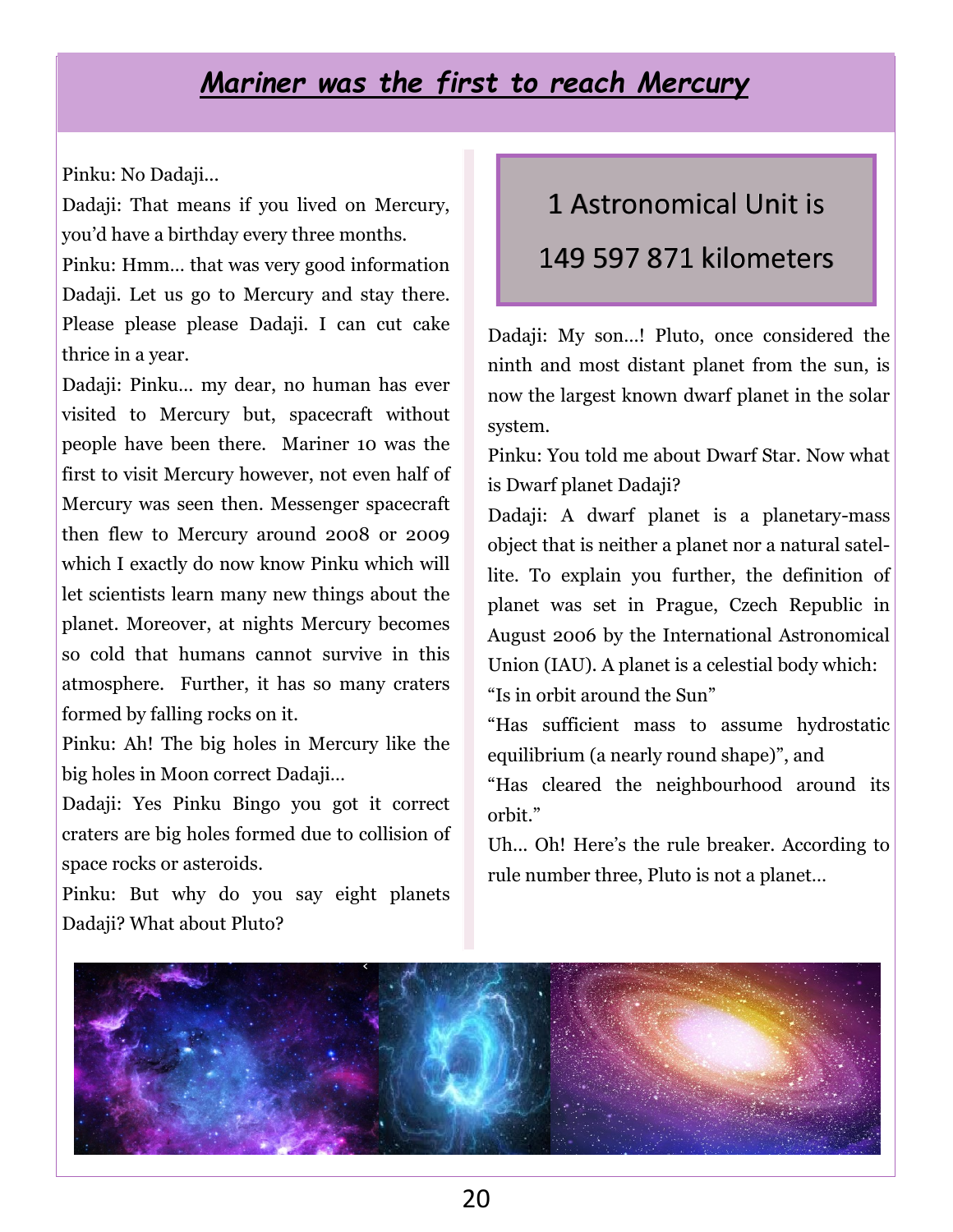#### *Mars and Earth are called Twin Sisters*

What does "cleared its neighbourhood" mean? As planets form, they become the dominant gravitational body in their orbit in the Solar System. As they interact with other, smaller objects, they either consume them, or sling them away with their gravity. Pluto is only a few times the mass of the other objects in its orbit. Hence, any object that doesn't meet these 3rd criteria is considered a dwarf planet. And so, Pluto is a dwarf planet and not a Planet.

Pinku: Ah...ha...! Now I understand the logic Dadaji.

Dadaji: Let us now talk about Venus.

Pinku: Oh sure Dadaji.

Dadaji: Venus is the Roman goddess of love and beauty. This second planet in our solar system has been named after the name of Roman Goddess as probably because it is the brightest of the planets known to the ancients. Venus rotates in the opposite direction to most other planets. As Mercury, Venus also has no natural satellite. Venus is sometimes called Earth's twin or "Sister Planet" because Venus and Earth are almost the same size, have about the same mass, and are made of the same/

## Mars has earth like qualities hence, life may exist here

similar material. Moreover, they are also neighbouring planets. The surface temperature in Venus is so high that even lead will melt. Mercury and Venus are the only two planets in our solar system that do not have any moons. Lastly, the hottest planet in our solar system is Venus. Most people often think that it would be Mercury, as it's the closest planet to the sun. This is because Venus has a lot of gasses in its atmosphere, which causes the "Greenhouse Effect".

Pinku: Why the surface of venus is so hot Dadaji?

Dadaji: Pinku, Venus is so hot because it is surrounded by a very thick atmosphere which is about 100 times more massive than our atmosphere here on Earth. As sunlight passes through the atmosphere, it heats up the surface of Venus. Pinku: Oh! Dadaji so we cannot imagine life at Venus. Can we at least imagine life at Mars? Dadaji: Mars has Earth like qualities make it the number one planet for exploration.

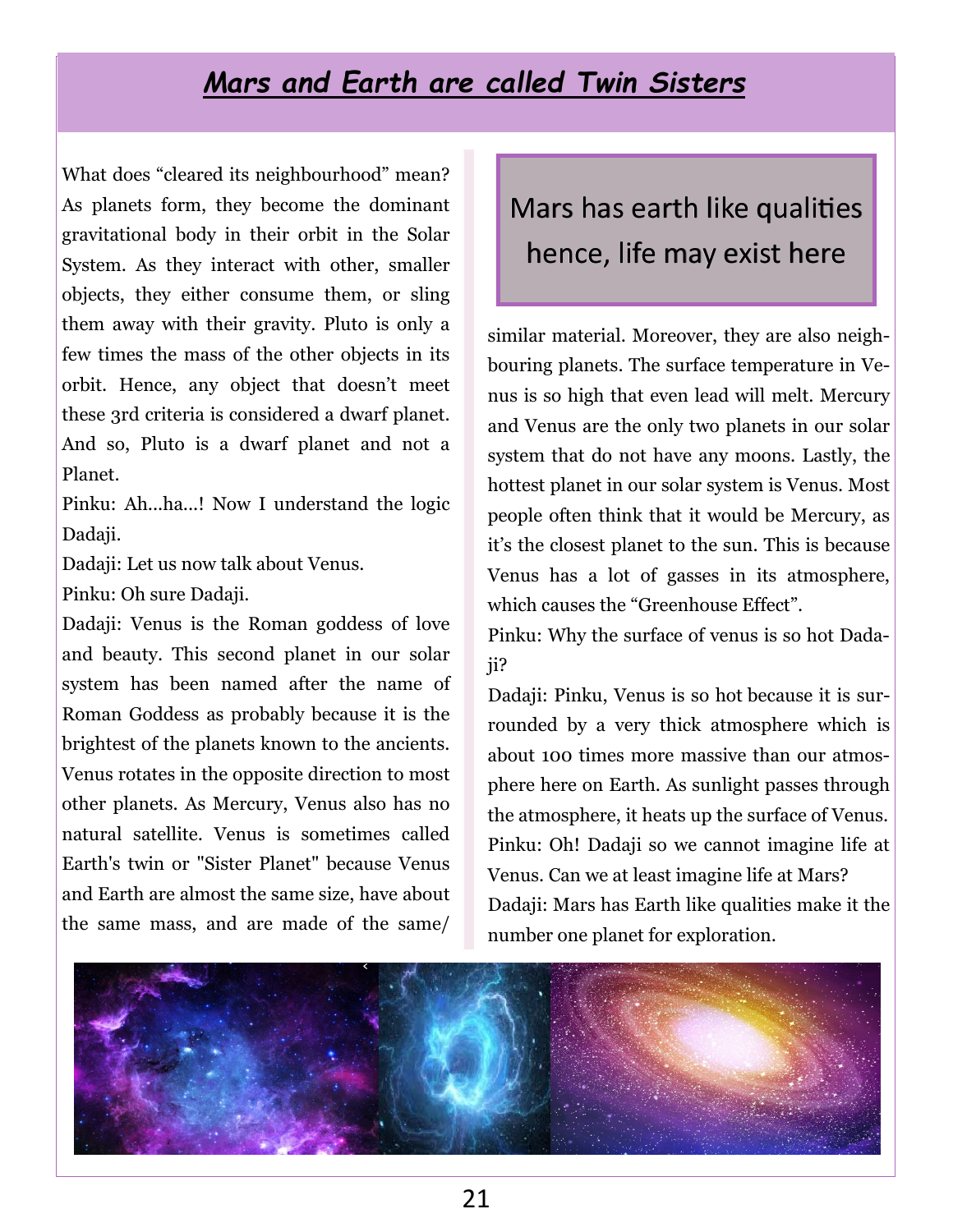#### *Things weigh less on Mars*

However, there are several atmospheric constraints which humans need to overcome.

Pinku: What are other traits of Planet Mars Dadaji?

Dadaji: As you are aware Pinku it is the fourth planet from the sun. Mars is known as the Red Planet as it gets its red colour from the iron in its soil. Mars has two small moons whose names are Phobos and Deimos. Mars is too cold. The average temperature on Mars is minus (-) 26 Degree Celsius way below freezing. Mars is rocky with canyons, volcanoes and craters all over it. Red dust covers almost all of Mars. It has clouds and wind, just as Earth does. Sometimes the wind blows the red dust into a dust storm. Tiny dust storms can look like tornados, and large ones can cover the whole planet. Mars has about one-third the gravity of Earth meaning, a rock dropped on Mars would fall slower than a rock dropped on Earth. Things weigh less on Mars than they weigh on Earth meaning a person who weighs 45 Kilos on Earth would only weigh about 16 Kilo's on Mars because of less gravity. Lastly, the highest mountain known to man is the Olympus Mons (it is nearly 3 times higher than

## Things weigh less on Mars than they weigh on Earth

Mt Everest) which is located on [Mars.](http://www.thefactsite.com/2011/05/55-fascinating-facts-about-mars.html) Pinku: Hmm… I don't know what would happen if earth is no more an option for us to survive. Dadaji: True Pinku hence, I always suggest to save planet earth by planting more trees. Pinku: How Plants will help our Planet Dadaji? Dadaji: Plants reduce pollution by reducing the amount of carbon dioxide in the air and giving off oxygen (Plants during day inhale carbon dioxide and exhale Oxygen while preparing their food called process of photosynthesis), Plants help remove chemicals and bacteria from water in the ground. Trees and plants absorb sound and help with noise pollutions.

Pinku: Anyways Dadaji, let us move forward and understand Jupiter.

Dadaji: Sure Pinku… As you are aware the planet Jupiter is the fifth planet out from the Sun, and is two and a half times more massive than all the other planets in the solar system combined.

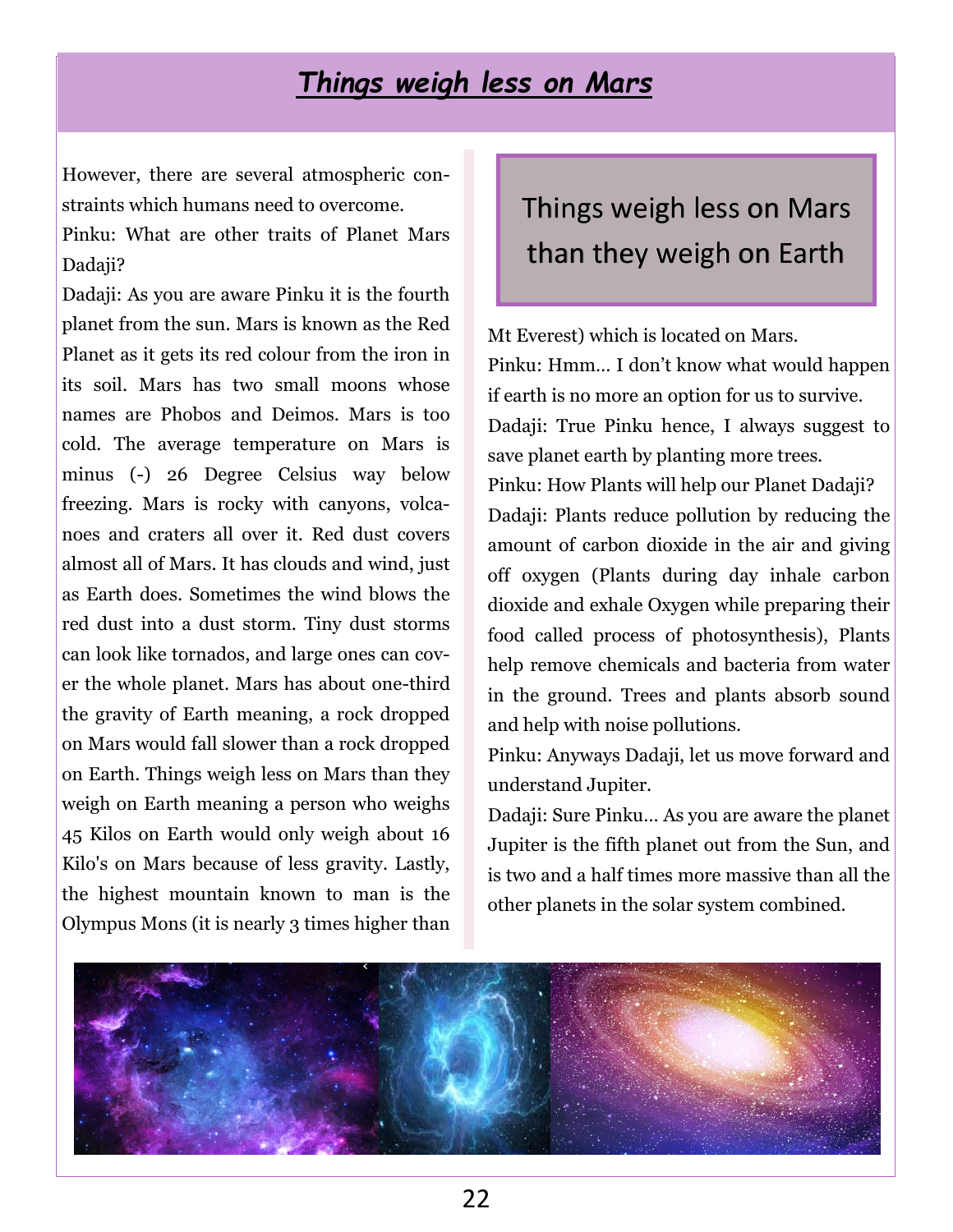## *Jupiter's atmosphere is called gas giants*

Jupiter's atmosphere is made up of mostly hydrogen gas and helium gas and is therefore known as a "gas giant". The planet is covered in thick red, brown, yellow and white clouds. The clouds make the planet look like it has stripes. Jupiter has an extremely powerful magnetic field, like a giant magnet. Deep under Jupiter's clouds is a huge ocean of liquid metallic hydrogen. Scientists now think Jupiter has a total of 67 moons. The most recent moons were discovered in 2011. The planet's four largest moons are Ganymede (GAN-i-meed), Callisto (kuh-LIS-toe), Io (eye-OH), and Europa (yur-O-puh). The Great Red Spot is a giant, spinning storm in Jupiter's atmosphere. It is like a hurricane on Earth, but it is much larger.

Pinku: Dadaji even in Jupiter we cannot find any alternative to our planet correct Dadaji?

Dadaji: Yes Pinku. Now let us learn about Saturn. As you are aware Pinku, Saturn is the sixth planet from the Sun and the secondlargest in the Solar System, after Jupiter. Adorned with thousands of beautiful ringlets, Saturn is unique among the planets and is

## Cassini–Huygens is an unmanned spacecraft sent to the planet Saturn.

frequently referred to as "The Jewel of the Solar System". The rings of Saturn are the most extensive planetary ring system of any planet in the Solar System. They consist of countless small particles, ranging in size from micrometres to metres that orbit about Saturn. The ring particles are made almost entirely of water ice, with a trace component of rocky material. Saturn has at least 150 moons and moonlets in total. Most of these moons are small, icy bodies that are little more than parts of its impressive ring system. Enceladus, one of Saturn's smaller moons, reflects some 90% of the sunlight, making it more reflective than snow. Cassini– Huygens is an unmanned spacecraft sent to the planet Saturn. Cassini is one of the most ambitious efforts in planetary space exploration ever mounted which is a joint endeavour of NASA, ESA and the Italian space agency. Its design includes a Saturn orbiter (Cassini) and a lander (Huygens) for the moon Titan.

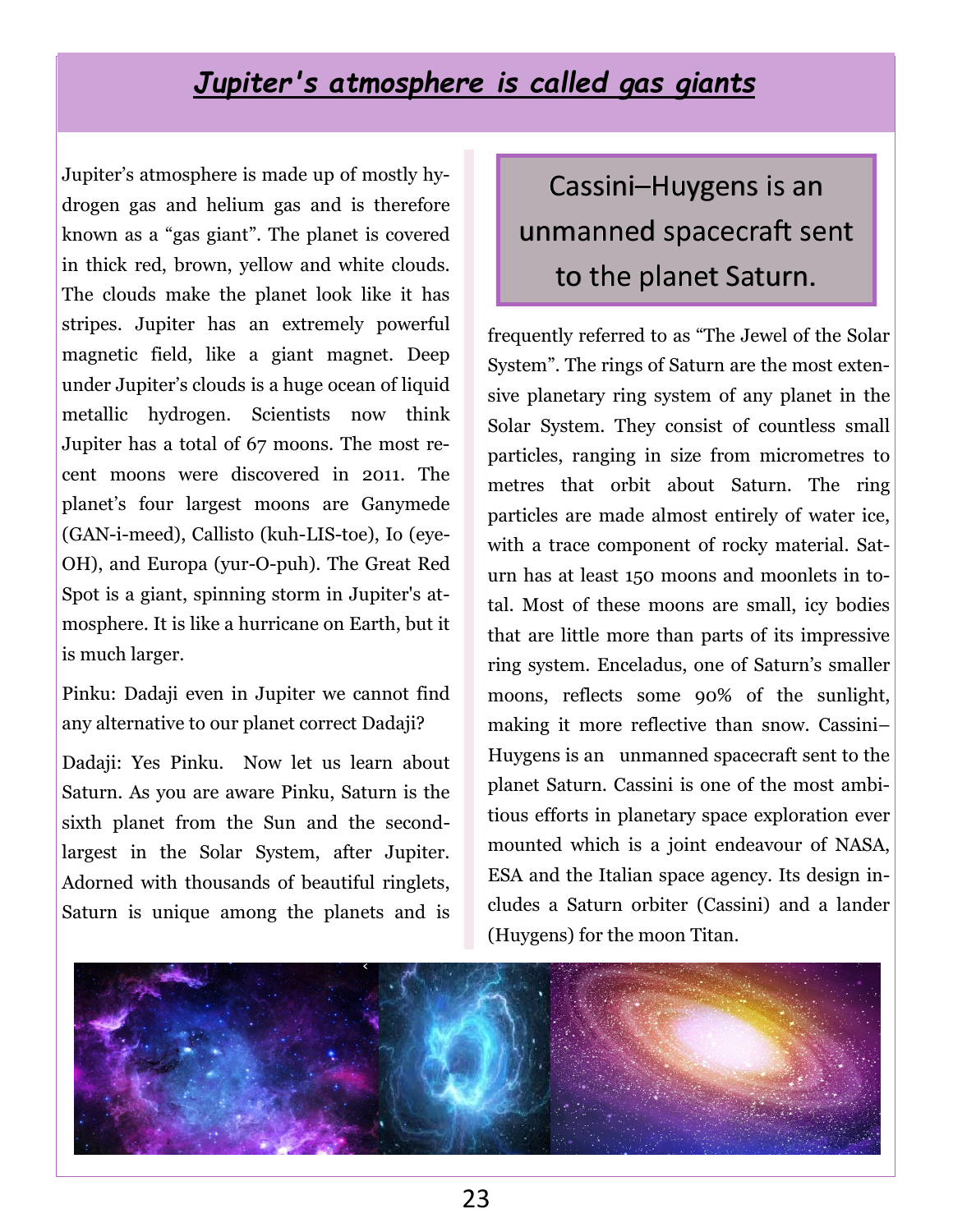#### *Uranus is first visited by Voyager 2*

Pinku: Titan whys is this so special Dadaji. Dadaji: Good question Pinku... Saturn's largest moon Titan is the second largest moon in our solar system, second only to Jupiter's Ganymede, which is only 2 percent larger. Cassini's observations of Saturn's largest moon, Titan, have given scientists a glimpse of what Earth might have been like before life evolved. They now believe Titan possesses many parallels to Earth, including lakes, rivers, rain, clouds, mountains and possibly volcanoes.

Pinku: Oh! Our exploration to find an alternate to earth is still on… hmm…

Dadaji: Yes Pinku… The seventh planet from the sun with the third largest diameter in our solar system is Uranus which is very cold and windy. The ice giant is surrounded by 13 faint rings and 27 small moons as it rotates at a nearly 90-degree angle from the plane of its orbit. This unique tilt makes Uranus appear to spin on its side, orbiting the sun like a rolling ball. The planet was named after the Greek god of the sky. Uranus has been visited by only one spacecraft; Voyager 2 on Jan 24 1986.Uranus is composed primarily of rock and various ices. Uranus' atmosphere is about 83% hydrogen,

## Titan, the moon of Jupiter is similar to what early stage of Earth could have been

15% helium and 2% Methane. Uranus' blue colour is the result of absorption of red light by methane in the upper atmosphere. There may be coloured bands like Jupiter's but they are hidden from view by the overlaying methane layer. Further, it takes Uranus 84 years, more or less to orbit around sun. So, each season on Uranus lasts 21 years.

Pinku: Uranus hmm… good information Dadaji. Now can you speak about Neptune Dadaji.

Dadaji: Oh sure Pinku… Neptune is dark, cold, and very windy. As you are aware Pinku it's the last of the planets in our solar system. Its atmosphere similar to Uranus is also made of hydrogen, helium, and methane. The methane gives Neptune the same blue colour as Uranus. Neptune has six rings, but they're very thin hence, hard to see. Large storms whirl through its upper atmosphere. One of the largest storms ever seen was recorded in 1989. It was called the Great Dark Spot. It lasted about five years.

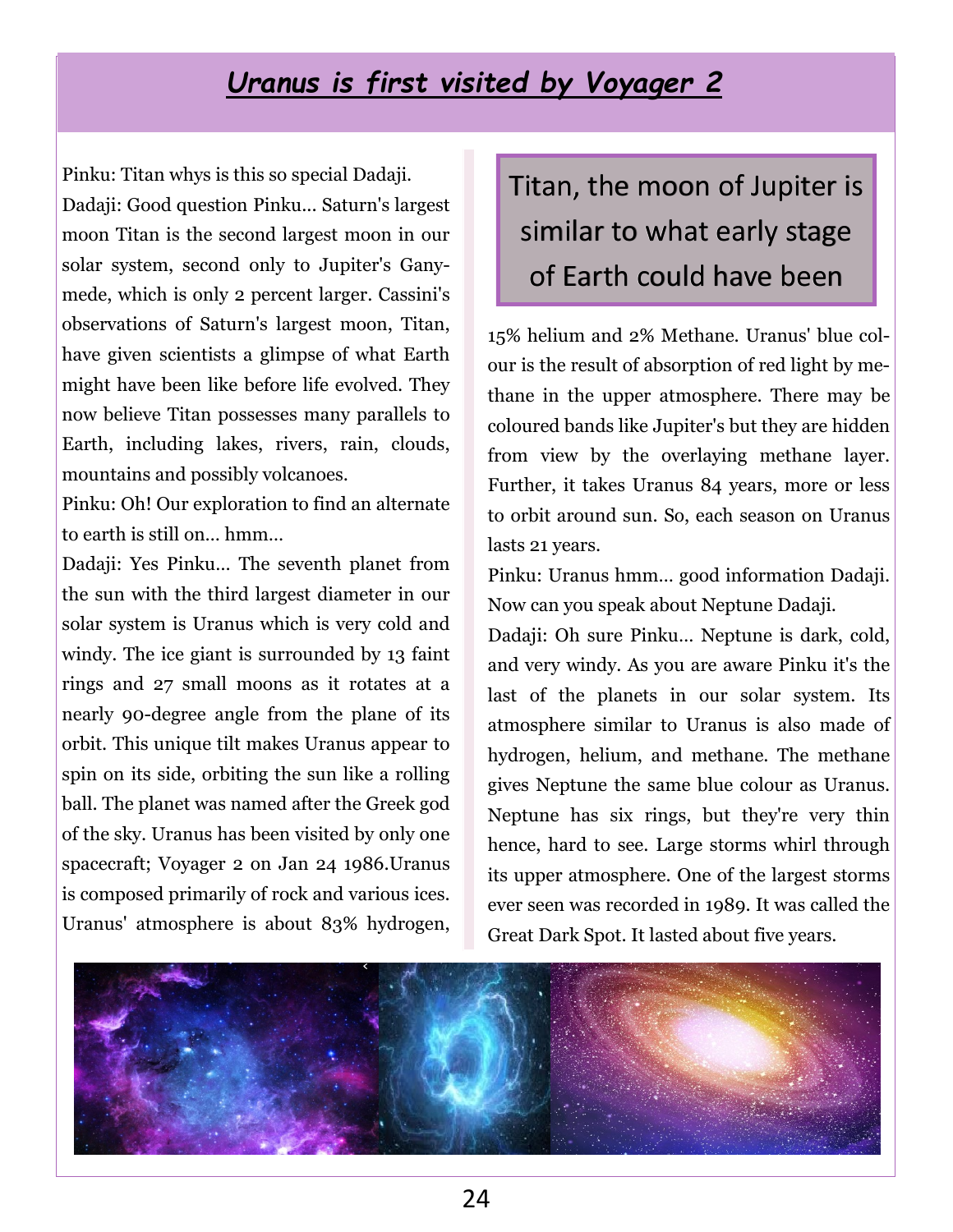#### *Vibrations in the air is called sound*

The most interesting moon of Neptune is Triton, a frozen world that is spewing nitrogen ice and dust particles out from below its surface. It is probably the coldest world in the solar system. Also, the only large moon in our solar system to orbit in the opposite direction of its planet is Triton. Scientists say eventually Triton will get so close to Neptune, it will be torn apart by gravity, and Neptune could end up with more rings than Saturn currently has. Only one spacecraft has flown by Neptune which is the Voyager 2 spacecraft. The four planets in our solar system that are known as gas giants are Jupiter, Saturn, Uranus, and Neptune.

Pinku: Great Dadaji… you have said so many things about our solar system. Dadaji I wonder is the space silent?

Dadaji: Pinku there is no sound in space and that it is because there is no air in space and what we call "sound" is actually vibrations in the air. Now, there are indeed light waves and radio waves in space, but these waves are not sound, but light. When a big boat moves through water, the water has to get out of the way to make space for the boat. The water has

## There is no sound in the space as there is no medium of transmission such as air

to curve around the boat! When the water moves out of the way, it makes ripples or waves on the surface. Like a boat moving through water, massive objects moving through space make ripples or waves in space. A massive star or black hole moving through space causes waves in space. We call these waves gravitational waves. We do not hear even a whisper of the massive black holes that may be orbiting closer and closer to each other in a violent death spiral. We do not hear a massive star exploding in a supernova at the end of its life. But these violent events create intense gravitational waves. No one has yet detected a gravitational wave. Gravitational waves are very, very weak by the time they reach us from some far distant event. But scientists are very close to having instruments precise enough to sense these faint ripples in space.

Pinku: Then how Astronauts in space do talk to each other?

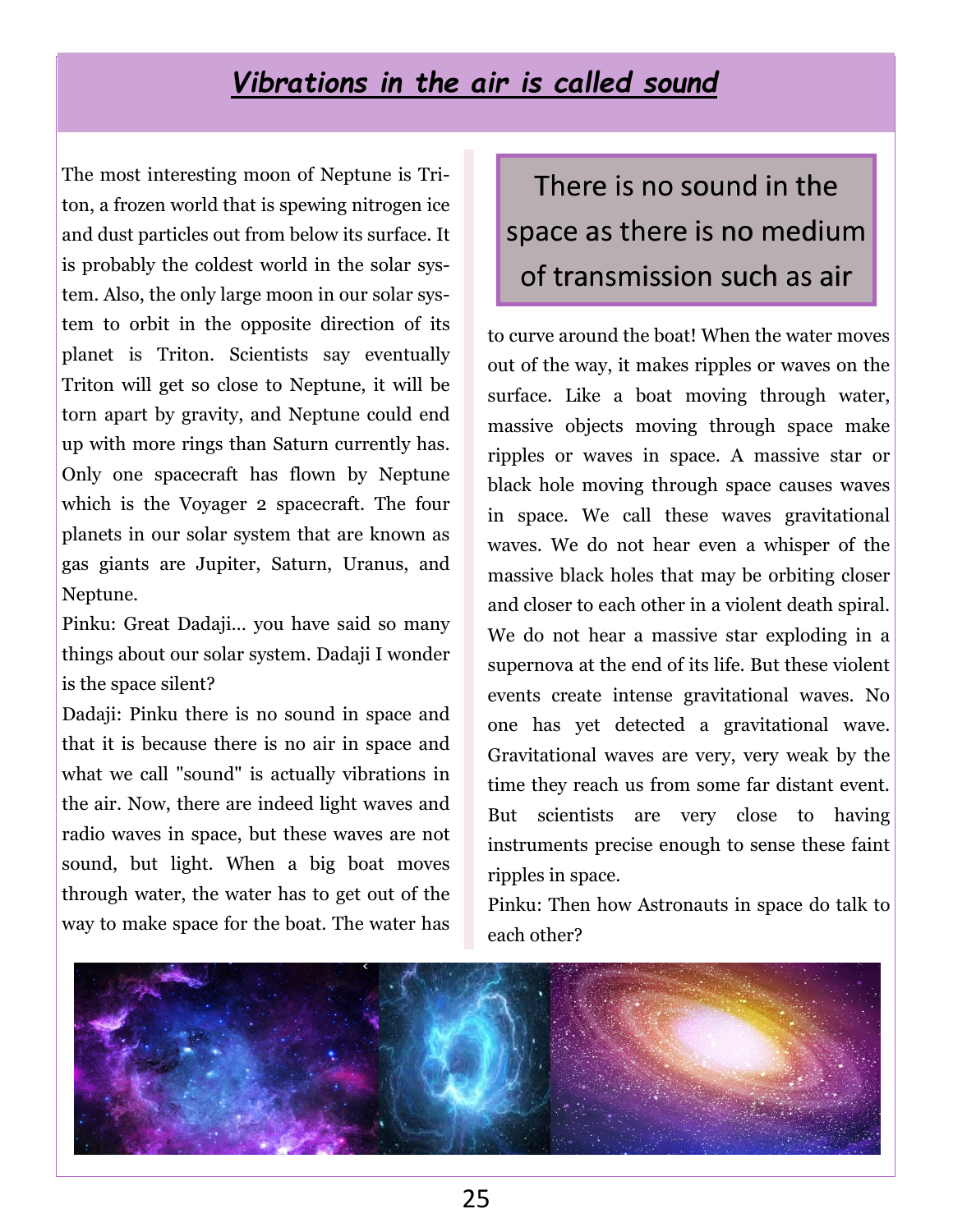#### *Light do not require a medium to travel*

Dadaji: Simple! In the spacecraft, there is plenty of air, so they just talk normally.

Pinku: Oh Dadaji! If that is the logic than you only said that there are gases in space, then why can't sounds move through them?

Dadaji: Aha! Excellent question Pinku… you are right that there are gases in space, and it's true that these gasses can propagate sound waves just like Earth's air allows sound to travel. The difference is that the gas clouds are much less dense than the Earth's atmosphere i.e. they have fewer atoms per cubic foot. So if a sound wave was traveling through a big gas cloud in space and we were out there listening; only a few atoms per second would impact our eardrum, and we wouldn't be able to hear the sound because our ears aren't sensitive enough. Maybe if we had an amazingly large and sensitive microphone we could detect these sounds, but to our human ear it would be silent.

Pinku: So you are trying to tell me Dadaji that sound requires a medium which is air. Then, how come we are able to see light. If my guess is correct it also requires a medium correct Dadaji?

Light waves can travel through a vacuum, and do not require a medium.

Dadaji: Oh my god… Bingo question Pinku. Only Sound requires a medium, in contrast, light waves can travel through a vacuum, and do not require a medium. In empty space, the wave does not dissipate (/grow smaller) no matter how far it travels, because the wave is not interacting with anything else. This is why light from distant stars can travel through space for billions of light-years and still reach us on earth.

Pinku: Hmm… logical… thank you Dadaji, this enlightens.

Dadaji: But, there is more for you to learn Pinku… Light just keeps going and going until it bumps into something. Then it can either be reflected or absorbed but not all.

Pinku: But for your but is that Dadaji how is it possible that when both sound and light are waves still one is able to traverse or move along in vaccum however, the other does not?

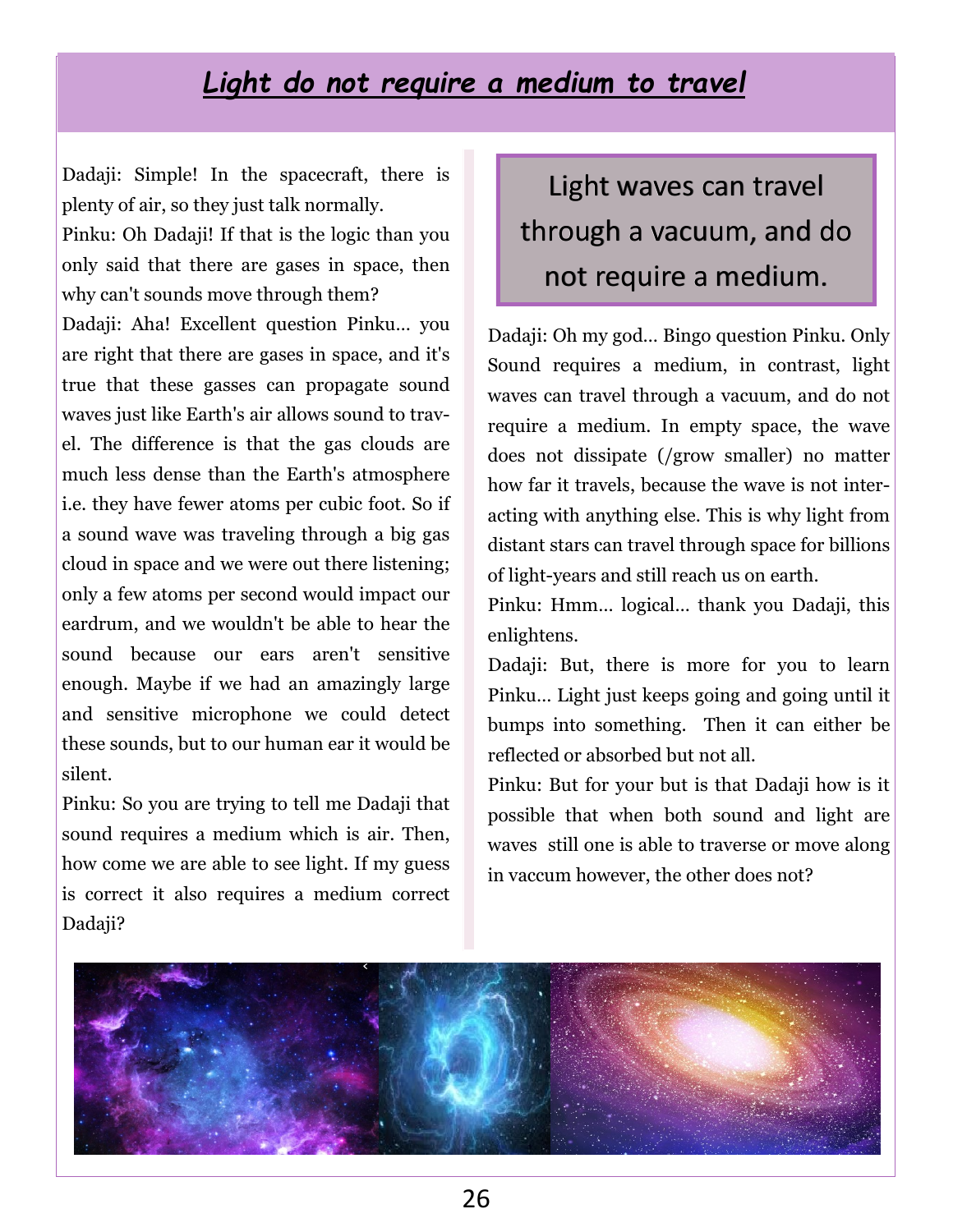#### *Laika was the first to reach space*

Dadaji: What happened to you Pinku suddenly you are asking questions which really really make sense. I am proud of you Pinku. The answer is simple and I have already answered that infact. Vacuum does not contain matter that the sound can interact with, in order to move along however, as I told you earlier, light does not need a medium.

Pinku: Thanks Dadaji. Dadaji, who was the first person to reach space?

Dadaji: Pinku there was always a race between United States and the Soviet Union to reach space first. The Soviet's scored a victory when they launched a small craft carrying cosmonaut Yuri Gagarin to new heights which marked him in the history books as the first man in space. But before Yuri would hit the space, there was a dog which reached the space and its name was Laika. Soviet sent this dog to space as a test launcher for the humans to follow.

Pinku: That was interesting Dadaji. For sure I know that Neil Armstrong was the first person to land on moon.

Dadaji: Absolutely Pinku. In the year 1961 when John F. Kennedy was the president of

## Apollo 11 was the first spaceflight that landed humans on the Moon

the United States, he wanted to land humans on the moon. Apollo 11 was the first spaceflight that landed humans on the Moon. Neil Armstrong, Edwin "Buzz" Aldrin and Michael Collins were the astronauts on Apollo 11.

Four days later, Armstrong was the first to land on the moon Aldrin followed about 20 minutes later. They landed on the moon in the Lunar Module. It was called the Eagle. Collins stayed in orbit around the moon. He did experiments and took pictures. Armstrong and Aldrin walked around for three hours, they did experiments, picked up bits of moon dirt and rocks. Also, Pinku they put a U.S. flag on the moon. On July 24, 1969, all three astronauts came back to Earth safely.

Pinku: Why Aldrin is called Buzz?

Dadaji: Oh! I forgot to tell you that. Pinku the astronaut received his nickname "Buzz" when his little sister pronounced the word brother as "buzzer."

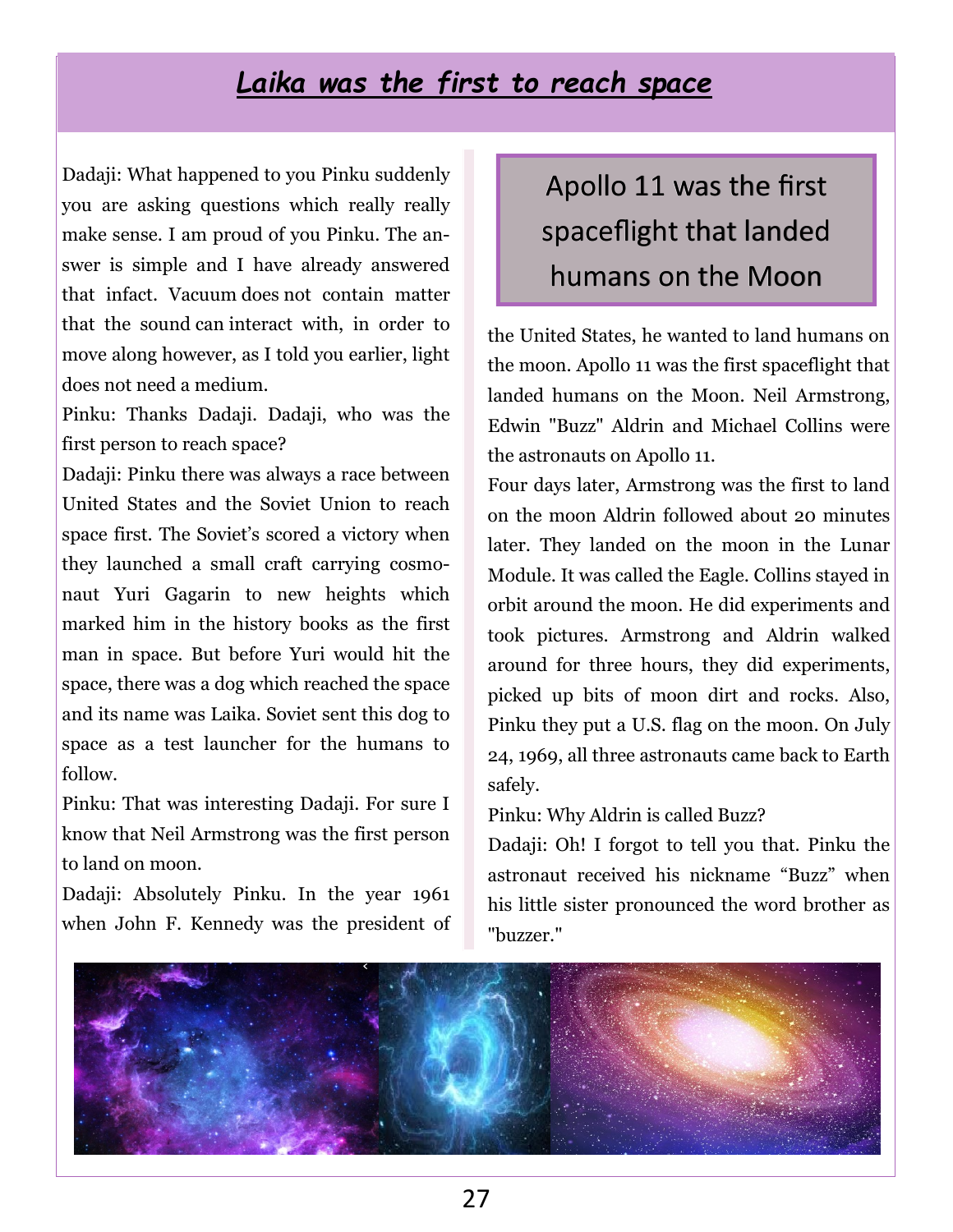## *ROSCOSMAS is the space agency of Russia*

The family shortened it to Buzz, which Aldrin took as his legal name.

Pinku: Who arranges for space research and space travels Dadaji?

Dadaji. Sensible question Pinku. The space agencies of respective countries are responsible for space research and travel activities.

Pinku: Which countries have these capabilities of sending humans in space?

Dadaji: It's US, Russia and China Pinku. These three currently operating government space agencies in the world (NASA, RFSA and the CNSA) are capable of human spaceflight as of 2016.

Pinku: We had launched Mangalyan. What was that Dadaji?

Dadaji: Manglayan, "The 4.5bn rupee (\$74m) mission is the cheapest inter-planetary mission ever to be undertaken by the world. Moreover, the project makes India and ISRO (Indian Space Research Organisation) distinct from the other superpowers of the world and Space Agencies like NASA, European Space Agency, Russian Federal Space Agency (ROSCOSMOS/RFSA), making it the only country to reach the orbit of Mars in its first

## Mars Orbiter Mission (MOM) has entered Mars' on 24-September-2014

attempt. India's maiden spacecraft the Mars Orbiter Mission (MOM) has entered Mars' on this day 24-September-2014. The first attempt to study the red planet's atmosphere and search for life sustaining elements can be explored as scientists look to proceed to the next level.

Pinku: Fantastic achievement Dadaji. Who started ISRO or who was the pioneer of the ISRO Dadaii?

Dadaji: Indian Space Research Organisation, formed in 1969. Vikram Sarabhai, having identified the role and importance of space technology in a Nation's development, provided ISRO the necessary direction to function as an agent of development. ISRO then embarked on its mission to provide the Nation space based services and to develop the technologies to achieve the same independently.

Pinku: Who was Vikram Sarabhai Dadaji? Dadaji: Vikram Sarabhai was one of the greatest scientists of India.

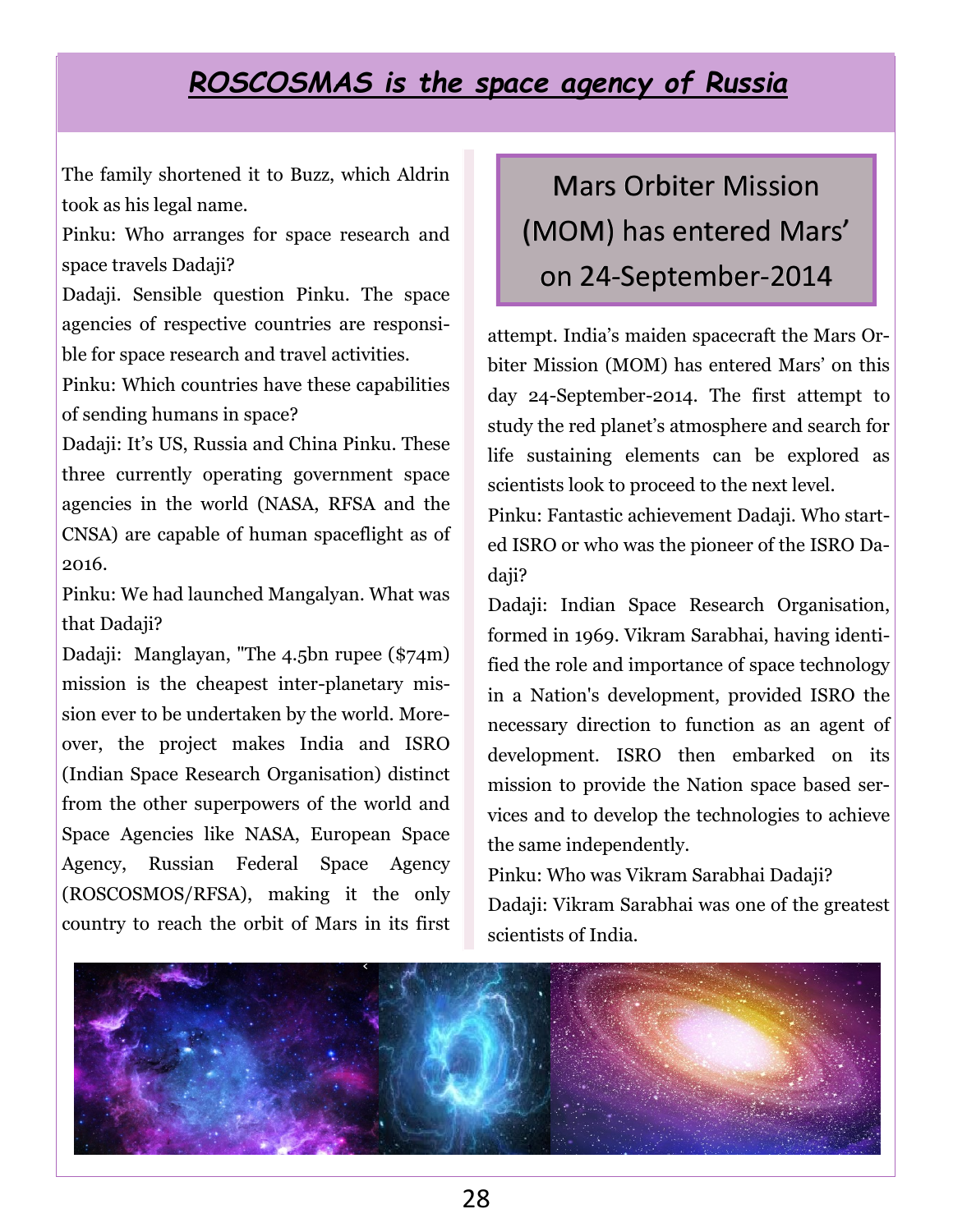## *SN Bose Specialize in Quantum Mechanics*

He is considered as the Father of the Indian space program. Apart from being a scientist, he was a rare combination of an innovator, industrialist and visionary.

Pinku: Who are the other famous Indians who are known for space research?

Dadaji: Oh there are several. Some of the wellknown are as given below:

**Venkatraman Radhakrishnan:** Venkataraman was a globally renowned space scientist. He was an internationally acclaimed Astrophysicist and also known for his design and fabrication of ultralight aircraft and sailboats.

**S. Chandrashekar:** He was awarded the 1983 Nobel Prize for Physics for his mathematical theory of black holes. The Chandrasekhar limit is named after him.

**Satyendra Nath Bose:** SN Bose was an Indian physicist specialising in quantum mechanics. He is of course most remembered for his role played in the class of particles 'bosons', which were named after him by Paul Dirac to commemorate his work in the field.

**Avul Pakir Jainulabdeen Abdul Kalam:**  Our own Shri APJ Abdul Kalam who worked as an Aerospace engineer with Defence Research

## ISRO is the space exploration agency of the Government of India.

and Development Organisation (DRDO) and Indian Space Research Organisation (ISRO). Pinku: Dadaji I also heard there are several Indians working with NASA also.

Dadaji: Yes Pinku... you will be surprised to note that around 36% or almost 4 out of 10 scientists are Indians/Indian Origins working for NASA… Do you know Pinku; she was selected as an Astronaut candidate in 1994 and went for her first mission in 1997 on Colombia STS-87, becoming the first Indian woman to go to space.

Pinku: Ah! Dadaji I know she is Kalpana Chawla. But I remember to read that she was killed in a space mission.

Dadaji: Unfortunate… Yes Pinku sadly, her second mission on-board Columbia STS 107 ended up being her last, when the space shuttle depressurised and broke while returning into the atmosphere and ended up killing everyone on board.

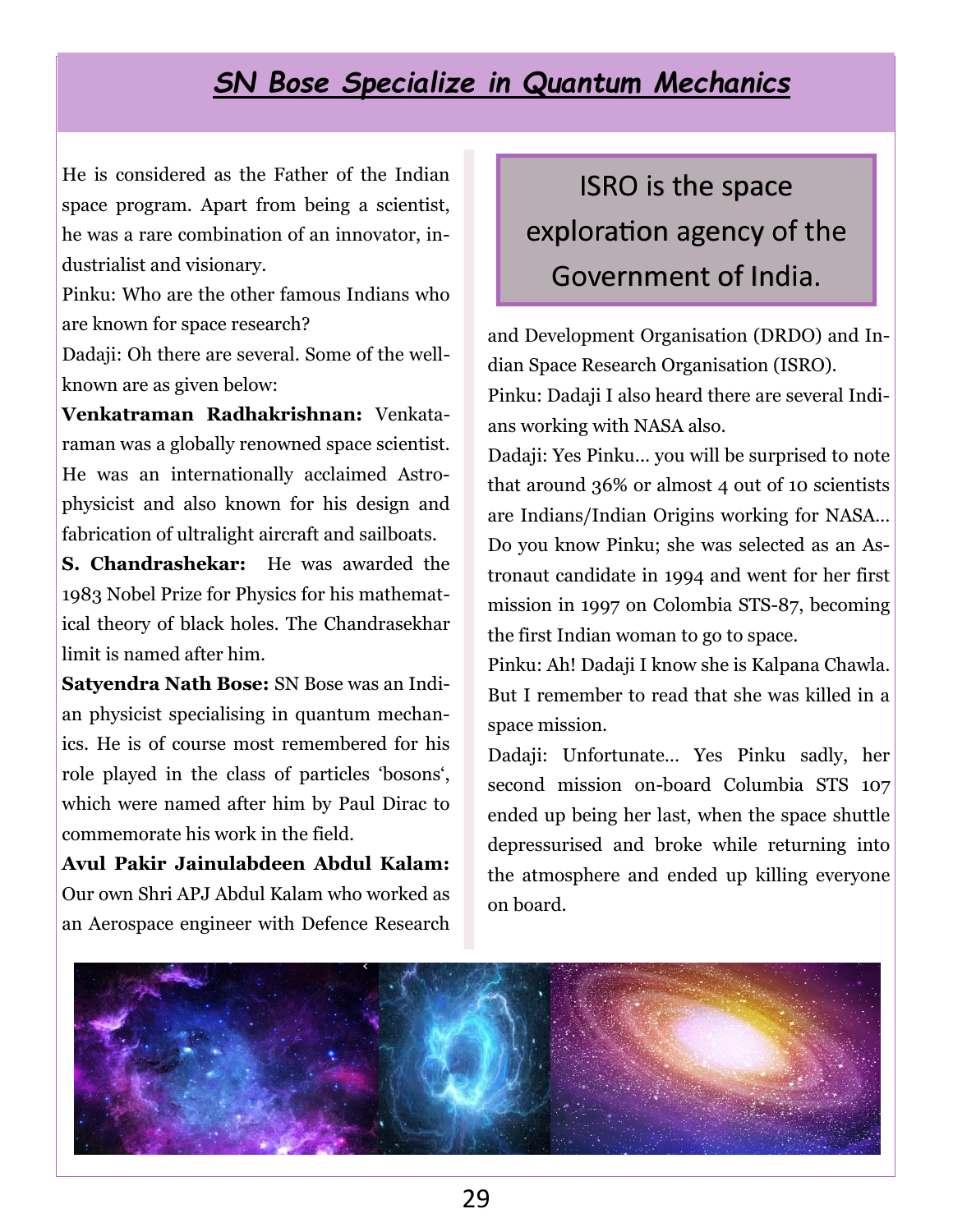#### *Sunita Williams took Samosa's to space*

Pinku: I also heard of Sunita Williams who is she Dadaji?

Dadaji: Sunita Williams became a household name in India, being only the second Indian-American Female Astronaut at NASA. But what helped her gain international recognition was when she set the record of the longest cumulative spacewalk time by a female astronaut with 50 hours and 40 minutes on seven Extra-Vehicular activities as well as the longest spaceflight by a woman. Although she was born and brought up in the United States, India and her influences have always been close to her heart as she revealed on her visit to India in 2013. She took a copy of the Upanishads and a copy of the Bhagvad Gita to space to reflect and read, and even took samosas to space!

Pinku: Ha Ha Ha… Samosa Dadaji.

Dadaji: Yes dear Samosa… what is there to laugh don't you love them.

Pinku: Sorry Dadaji… I was laughing as I imagined Samosa floating in the spacecraft.

Pinku: The other day in my school, they placed a Telescope and all our students have seen celestial body so close.

## Sunita Williams was the first to pick up Samosas in space

Dadaji: Do you Know Pinku that there is a history associated with Telescopes? The history of the telescope dates back to the early 1600s. Galileo Galilei is commonly credited for inventing the telescope, but this is not accurate. It was Hans Lipperhey, a Dutch spectacle maker, is generally credited as the inventor of the telescope, as his patent application is dated the earliest. Galileo Galilei in Italy heard of the telescope, and not only adapted the new technology to astronomy, but also pushed it to its limits. With his telescope he discovered the crescent shape of Venus and the satellites of Jupiter, saw the craters of the Moon, and noted that the fuzzy Milky Way stretching around the sky was in fact composed of huge numbers of faint stars.

Pinku: Are there any types of Telescopes Dadaji? Dadaji: Oh! There are so many Pinku…Optical Telescopes, X-ray telescopes, Radio Telescopes, Gamma-ray Telescopes, High-energy particle Telescopes are some well-known ones.

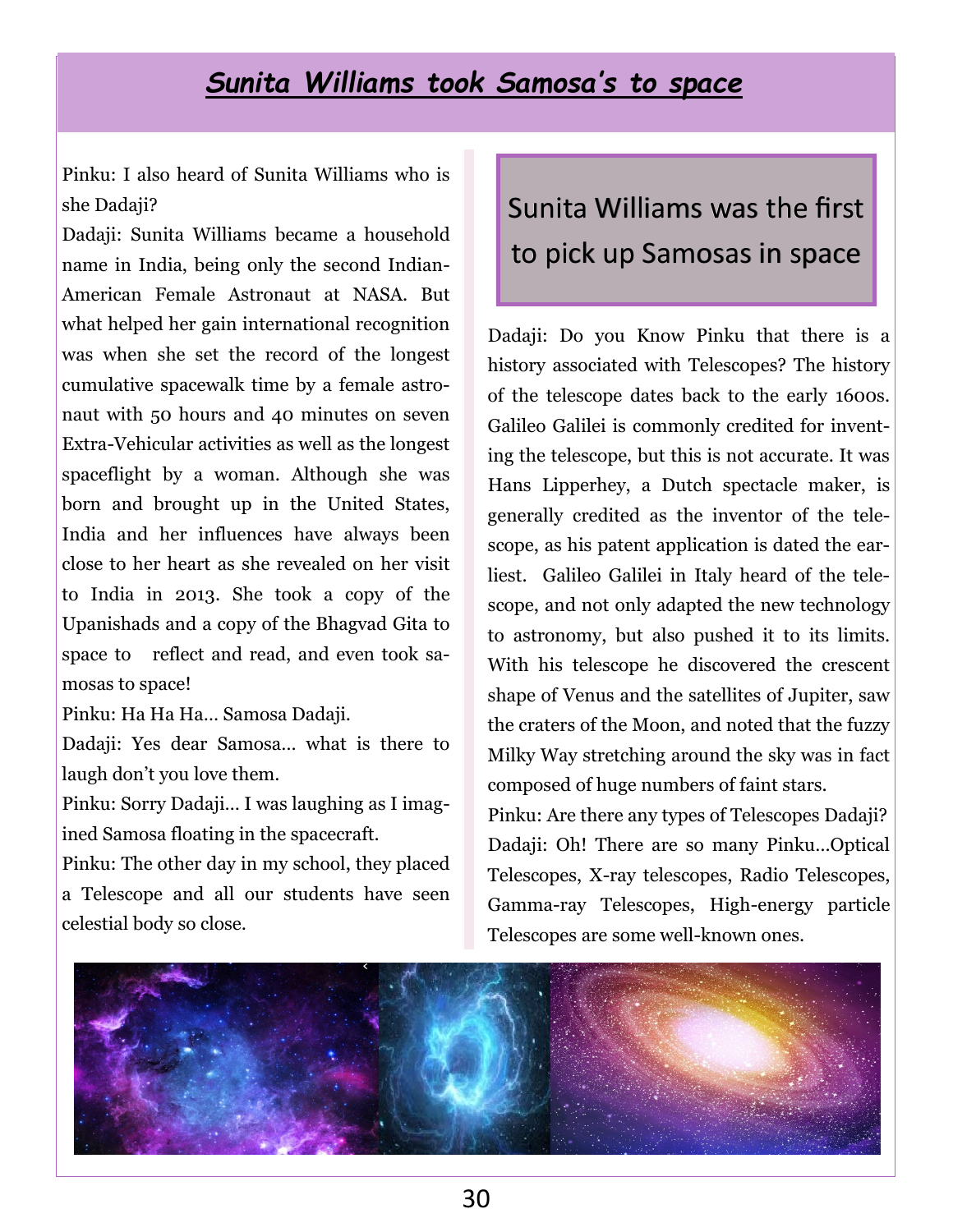### *Cosmic Ray's are created in Supernova's*

One of the famous telescopes is the NuSTAR (Nuclear Spectroscopic Telescope Array) which is a space-based X-ray telescope. Its primary scientific goals are to conduct a deep survey for black holes a billion times more massive than the Sun, to investigate how particles are accelerated to very high energy in active galaxies, and to understand how the elements are created in the explosions of massive stars by imaging the remains, which are called supernova remnants.

Pinku: What else do the scientists study through these telescopes?

Dadaji: Telescopes are even helpful in study of Cosmic rays.

Pinku: Now what are these cosmic rays Dadaji?

Dadaji: Cosmic rays are atom fragments that rain down on the Earth from outside of the solar system. They blaze at the speed of light and have been blamed for electronics problems in satellites and other machinery. We know today that cosmic rays are atom fragments such as protons (positively charged particles), electrons (negatively charged particles) and atomic nuclei. We also know that they are most likely

## Telescopes are helpful in study of Cosmic rays

created in Supernovas; however, there may be other sources available for cosmic ray creation. The high-energy "primary" rays collide with atoms in the Earth's upper atmosphere and rarely make it through to the ground, "secondary" particles are ejected from this collision and do reach us on the ground. But by the time these cosmic rays get to Earth, it's impossible to trace where they came from. That's because their path has been changed as they travelled through multiple magnetic fields (the galaxy's, the solar systems and Earth's itself). Cosmic rays therefore come equally from all directions of the sky. So scientists are trying to trace back cosmic ray origins by looking at what the cosmic rays are made of. Pinku: Are these radiations harmful to us? Dadaji: Yes they are. However, Earth's magnetic field and atmosphere shields our planet from 99.9 percent of the radiation from space.

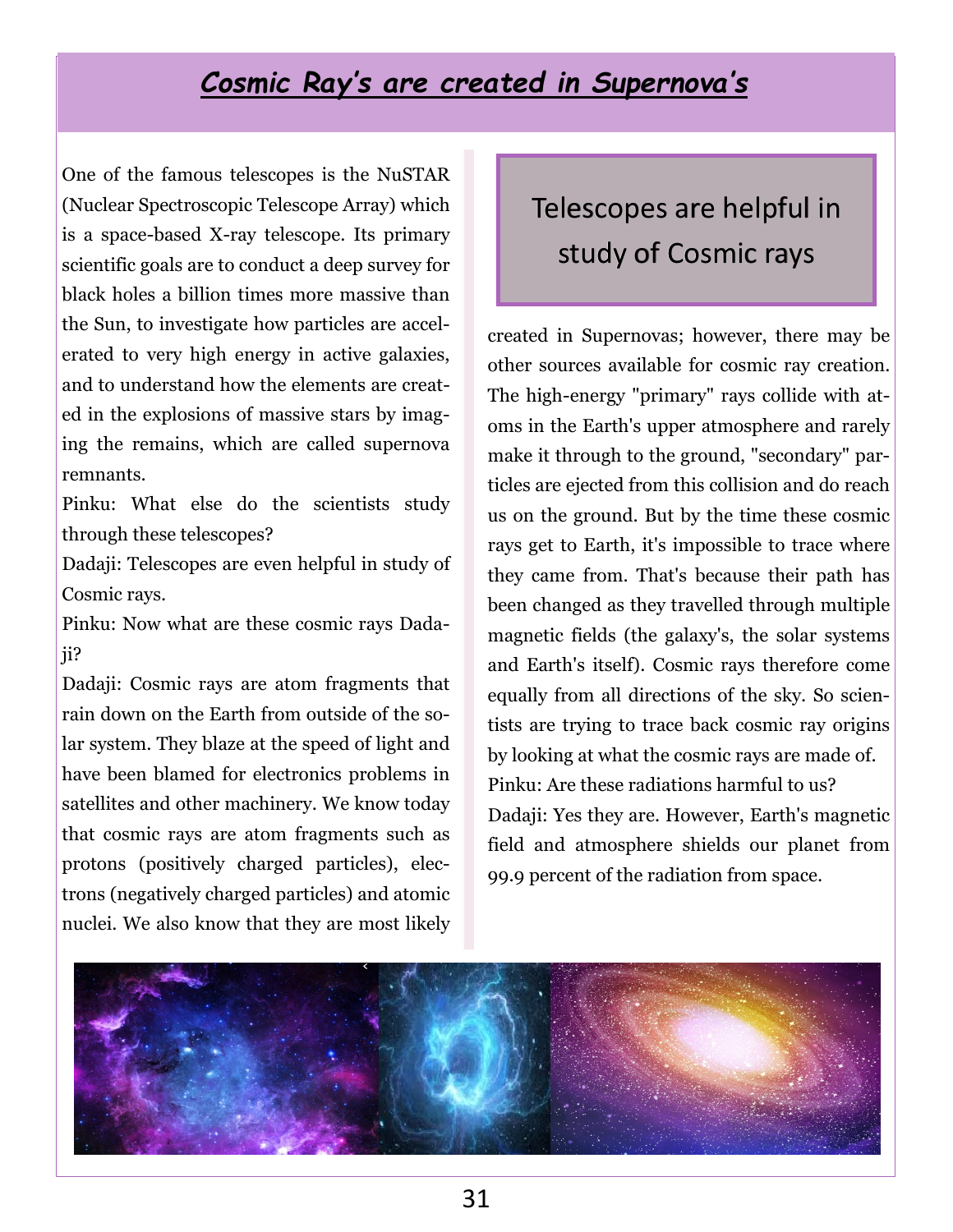## *Two Exploding hypernova's create Gamma-rays*

However, for people outside the protection of Earth's magnetic field, space radiation becomes a serious hazard. A radiation dose received by astronauts on even the shortest Earth-Mars round trip would be like receiving a whole-body CT scan done every five or six days.

Pinku: Are you aware of any other such radiations/rays Dadaji.

Dadaji: Yes Pinku I know of Gamma-ray bursts which are brief, intense explosions of highfrequency electromagnetic radiation. These outbursts give off as much energy as the sun during its entire 10-billion-year lifetime in anywhere from milliseconds to minutes. Scientists think gamma-ray bursts may be caused by giant exploding stars known as hypernovas, or by collisions between pairs of dead stars known as neutron stars.

Pinku: Is there a chance of Gamma rays hitting Earth?

Dadaji: Yes Pinku...If a gamma-ray burst exploded within the Milky Way, it could wreak extraordinary havoc if it were pointed directly at Earth, even from thousands of light-years away. Although gamma rays would not

## The most sever explosion of a star is called Hyper nova

penetrate Earth's atmosphere well enough to burn the ground, they would chemically damage the atmosphere, depleting the ozone layer that protects the planet from damaging ultraviolet rays that could trigger mass extinctions. It's also possible that gamma-ray bursts may spew out cosmic rays, which are high-energy particles that may create an experience similar to a nuclear explosion for those on the side of the Earth facing the explosion, causing radiation sickness. Pinku: Now what are these hyper nova's Dadaji? Dadaji: A hyper nova is the most destructive force in this universe. It is a type of star explosion with energy substantially higher than that of standard supernova. The power is almost incomprehensible and they seem to produce so much energy they defy the laws of physics. When one sets off it is the brighter than everything else you can see in the sky. Hence, it is also called as super-luminous supernova.

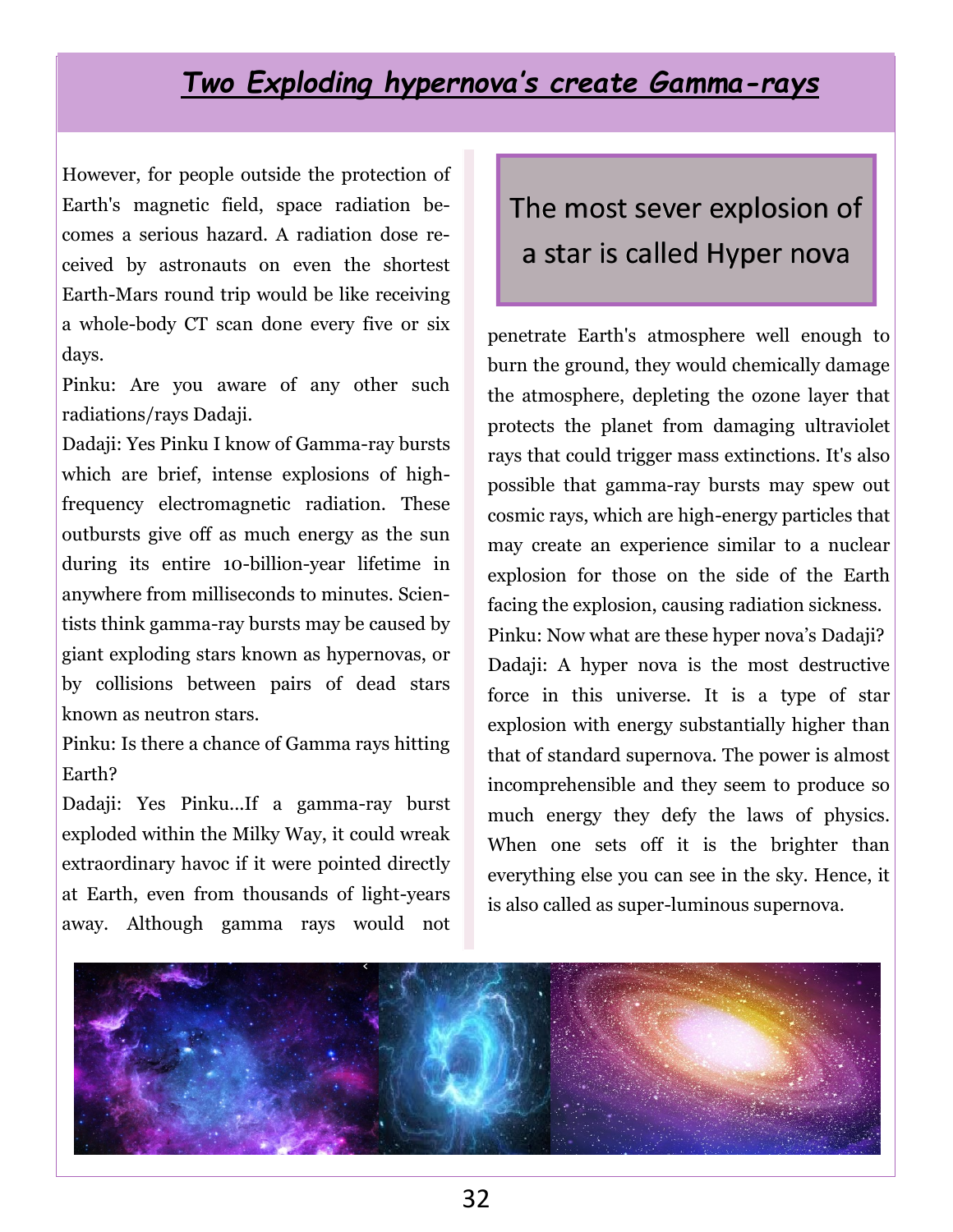#### *Astronomy is study of Universe*

Pinku: I guessed so… Tell me one thing Dadaji… we have been speaking about astronomy since long. What is Astronomy Dadaji? Dadaji: Pinku Astronomy is the study of the universe and its contents outside of Earth's atmosphere. Astronomers examine the positions, motions, and properties of celestial objects.

Pinku: hmm… than what is astrology Dadaji? Dadaji: Astrology is the study as to how those positions, motions, and properties affect people and events on Earth.

Pinku: Does Astrology work? Are astrologers correct in making future predictions?

Dadaji: Some believe astrology is science, some believe it's just methodical formulae of probability of something happening relative to motion of something else. I exactly do not know how predictions work. But one thing I strongly believe that nature forces can be altered by human's will. We have many examples in Purana's as well for e.g., Sati Savitri could bring back her husband from death through her will.

Pinku: Hmm… makes sense… Dadaji we have been talking about Gravity what is gravity Da-

## Gravity pulls in all the matter towards itself

#### daji?

Dadaji: Aha! I was just thinking why you did not ask this question earlier. Pinku Gravity is a force pulling together all matter. The more matter, the more gravity, so things that have a lot of matter such as planets and moons and stars pull more strongly.

Pinku: Why don't we float on earth as we do in space Dadaji?

Dadaji: I already told you Pinku that the more massive something is, the more of a gravitational pull it exerts. As we walk on the surface of the Earth, it pulls on us, and we pull back. But since the Earth is so much more massive than we are, the pull from us is not strong enough to move the Earth. In addition to that Pinku depending on the amount of mass, gravity also depends on how far you are from something. This is why we are stuck to the surface of the Earth instead of being pulled off into the Sun, which has many more times the gravity of the Earth.

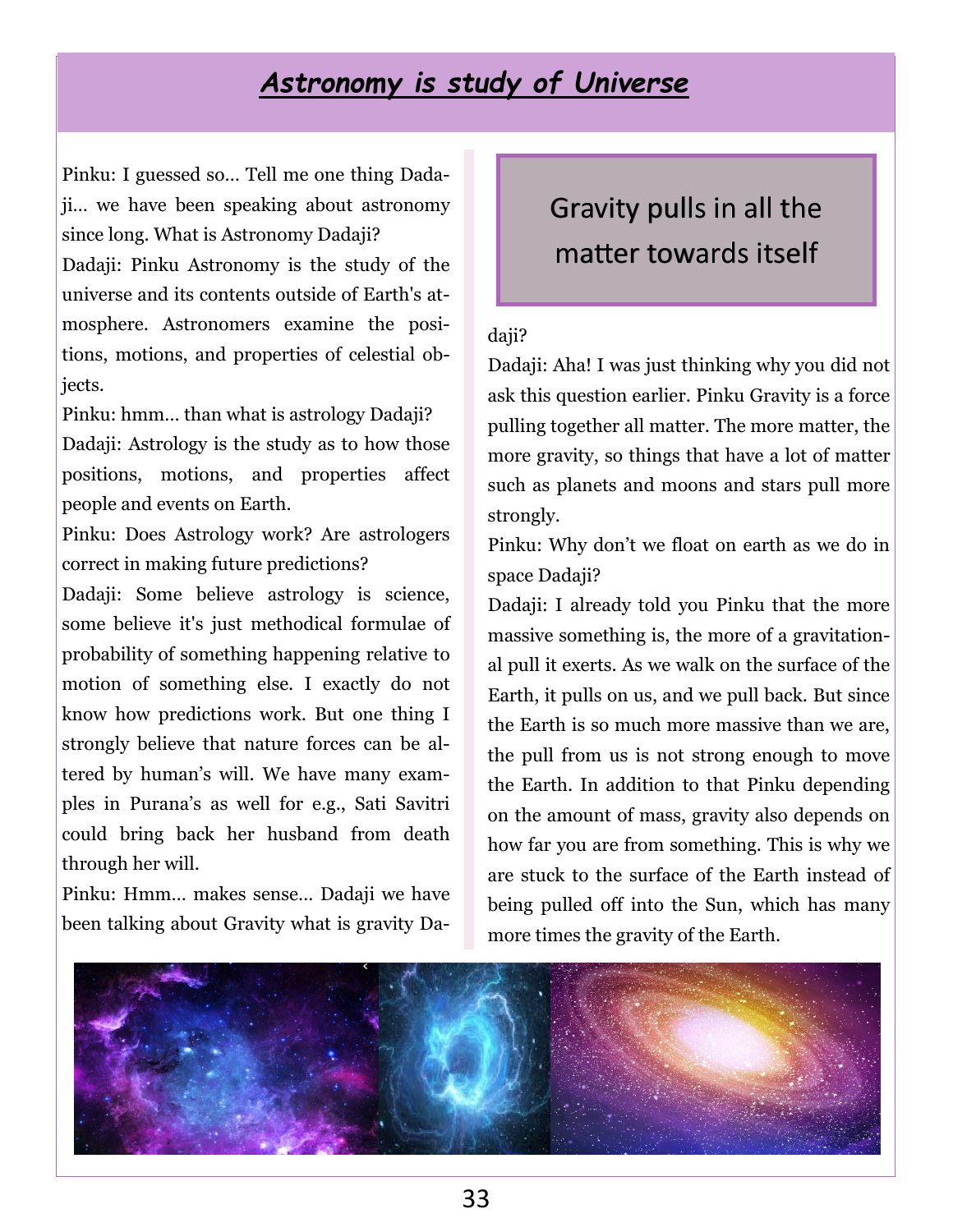#### *Merger of Neutron Stars create short bursts*

Pinku: You grabbed away my second question Dadaji. Any way thanks for answering that too. Dadaji: Do you know Pinku around 60s, satellites designed to detect nuclear bomb explosions on Earth accidentally picked up short bursts of gamma rays coming from random points in the Universe. Since this discovery, the cause of gamma ray bursts (sometimes called GRBs) has been explored by Astronomers and Scientists.

Pinku: Gamma ray bursts… hmmm… how are they caused Dadaji?

Dadaji: GRBs are extremely energetic explosions and are the brightest electromagnetic events known to occur in the universe. Bursts can last from ten milliseconds to several hours. The intense radiation of most observed GRBs is believed to be released during a supernova or hyper-nova explosion as a rapidly rotating, high-mass star collapses to form a neutron star, quark star, or black hole. A subclass of GRBs (the "short" bursts) appears to originate from a different process such as the merger of neutron stars.

Pinku: Now what is this quark star Dadaji? Dadaji: quark star is an intermediate stage in

## No two gamma ray bursts (GRBs) are the same

between neutron stars and black holes. It has too much mass at its core for the neutrons to hold their atomness, but not enough to fully collapse into a black hole.

Pinku: How many such structures are there in Universe Dadaji?

Dadaji: Ah! That question of yours reminds me of recently found Green Blob. A strange green glow was spotted in the sky by a Dutch school teacher as he was hunting for galaxies in 2007. The 'Green Blob', lies near a gas bubble in a distant galaxy. Together (the Blob and the bubble) the pair is providing new evidence for how giant black holes affect their host galaxies. Blasts of ultraviolet and X-ray radiation from a galaxy are responsible for giving it its emerald glow. The radiation comes from the supermassive black hole, or quasar, at the centre of the galaxy. Pinku: Dadaji is there a super earth in the Universe?